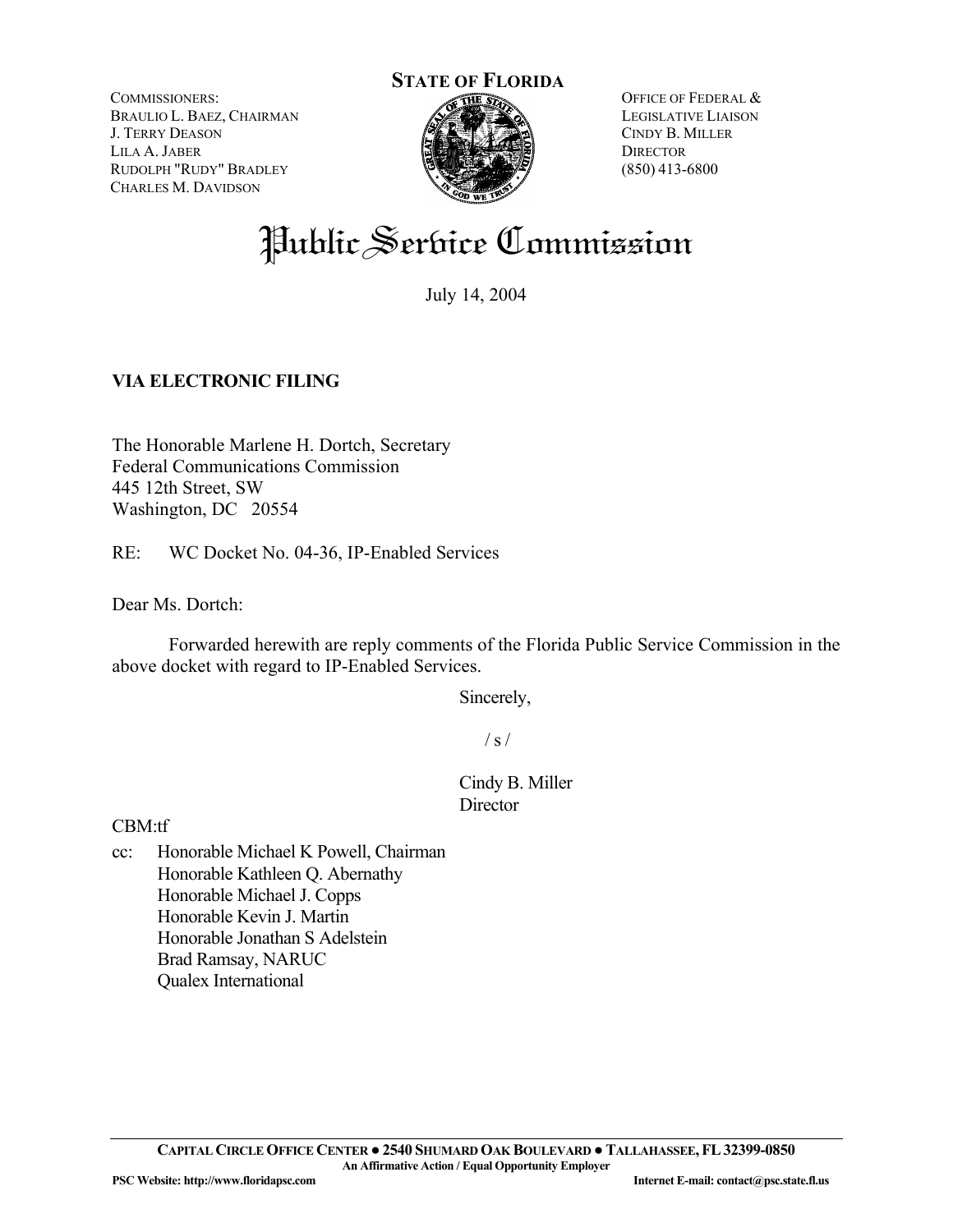## **Before the Federal Communications Commission Washington, D.C. 20554**

)  $\overline{)}$ ) ) )

In the Matter of

IP-Enabled Services

WC Docket No. 04-36

## **REPLY COMMENTS OF THE**

## **FLORIDA PUBLIC SERVICE COMMISSION**

CHAIRMAN BRAULIO L.BAEZ

COMMISSIONER J. TERRY DEASON

COMMISSIONER LILA A.JABER

COMMISSIONER RUDOLPH "RUDY"BRADLEY

COMMISSIONER CHARLES M. DAVIDSON

July 14, 2004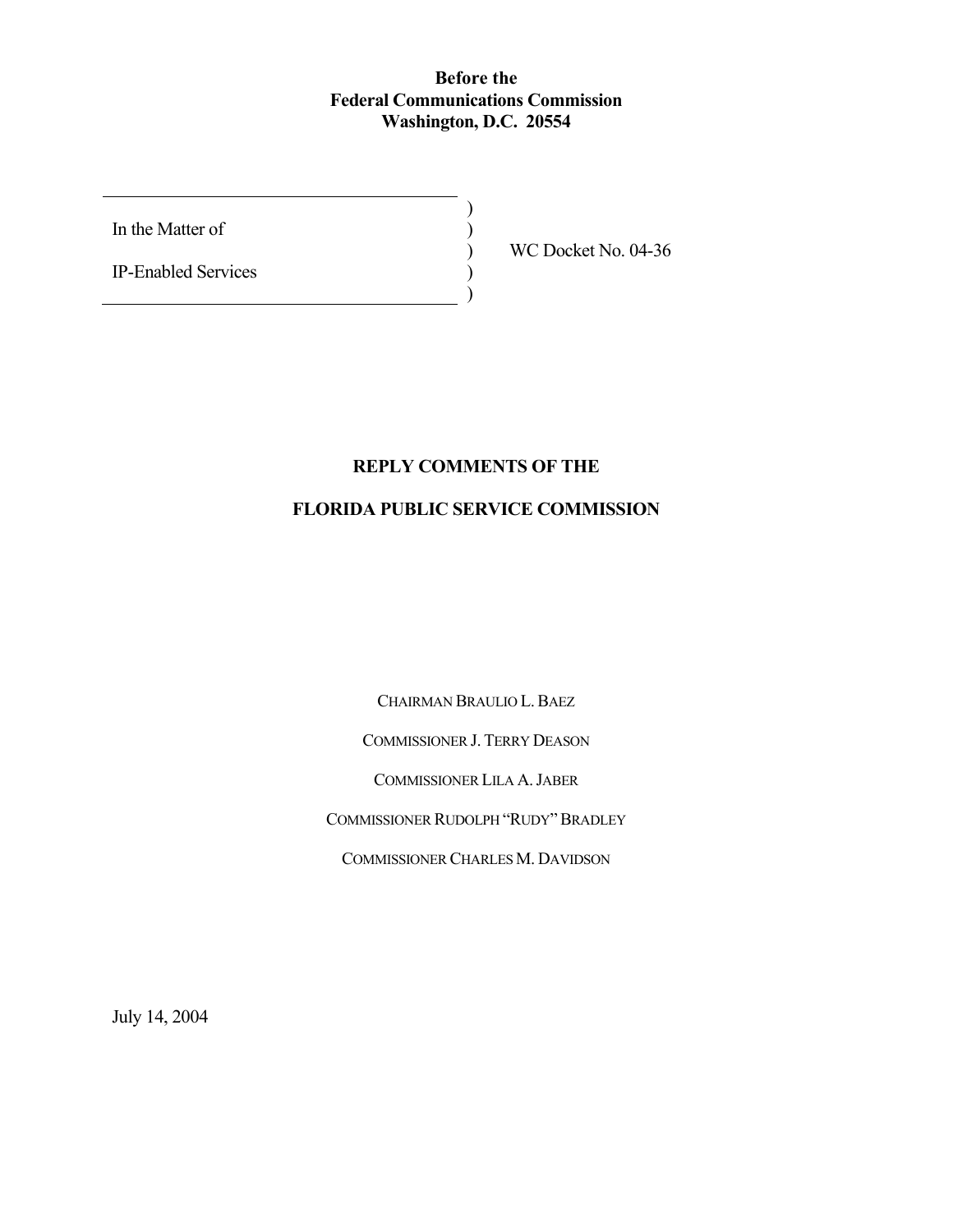# **TABLEOFCONTENTS**

| I.   |                                                                                        |  |
|------|----------------------------------------------------------------------------------------|--|
| II.  |                                                                                        |  |
|      | A.                                                                                     |  |
|      | <b>B.</b>                                                                              |  |
|      | $\mathcal{C}$ .                                                                        |  |
|      | 1.                                                                                     |  |
|      | 2.                                                                                     |  |
|      | 3.                                                                                     |  |
|      | D.                                                                                     |  |
|      | 1.                                                                                     |  |
|      | The FCC Should Narrowly Construe the Definition of Telecommunications Service 11<br>2. |  |
|      | Most IP-Enabled Services Should Be Deemed Information Services 11<br>3.                |  |
|      | 4.                                                                                     |  |
|      | a.                                                                                     |  |
|      | $\mathbf b$ .                                                                          |  |
|      | 5.                                                                                     |  |
|      | E.                                                                                     |  |
| III. |                                                                                        |  |
|      | А.                                                                                     |  |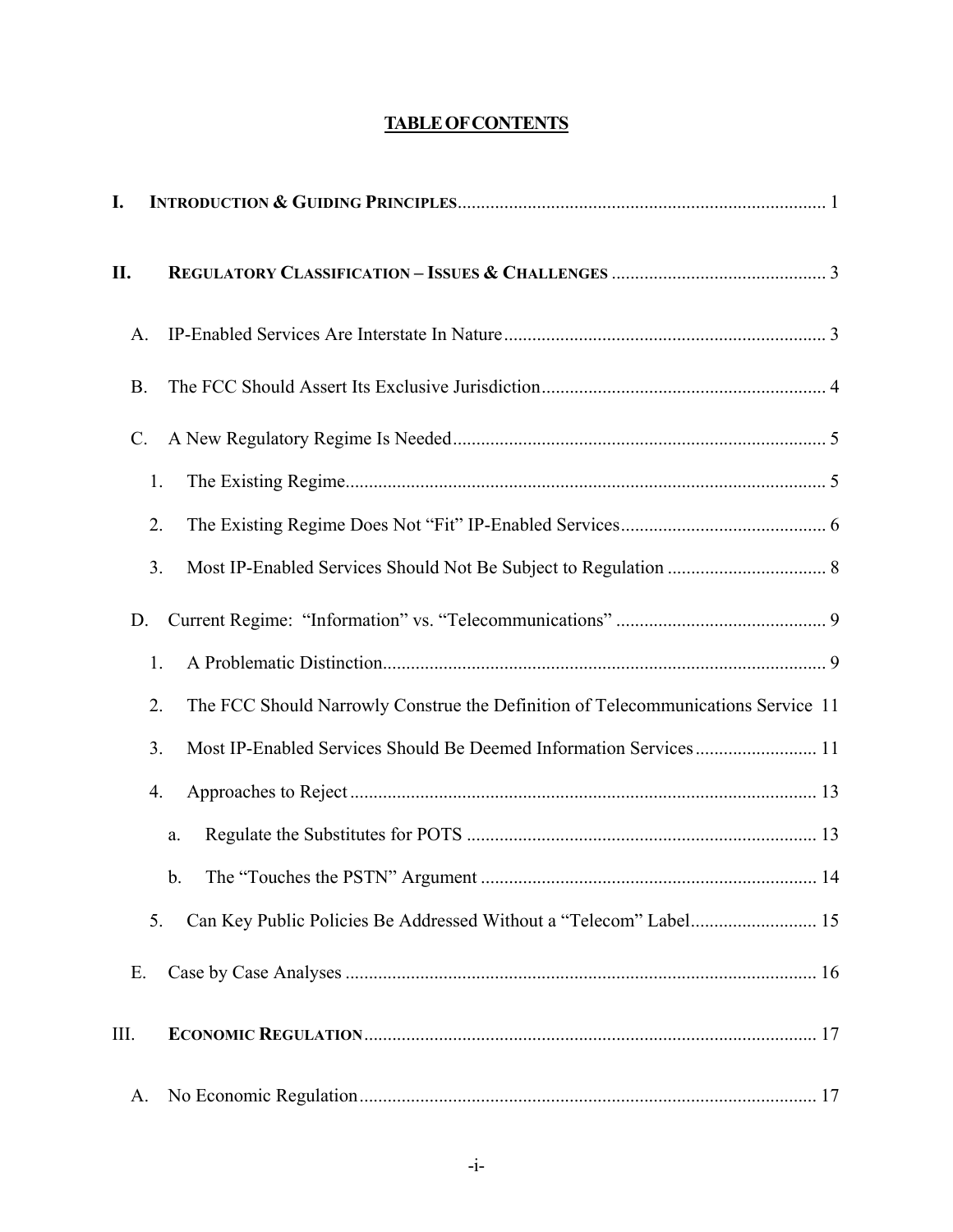| <b>B.</b>       |    |
|-----------------|----|
| 1.              |    |
| 2.              |    |
| 3.              |    |
| IV.             |    |
| $A_{\cdot}$     |    |
| B <sub>r</sub>  |    |
| $\mathcal{C}$ . |    |
| D.              |    |
| Ε.              |    |
| $V_{\cdot}$     | 28 |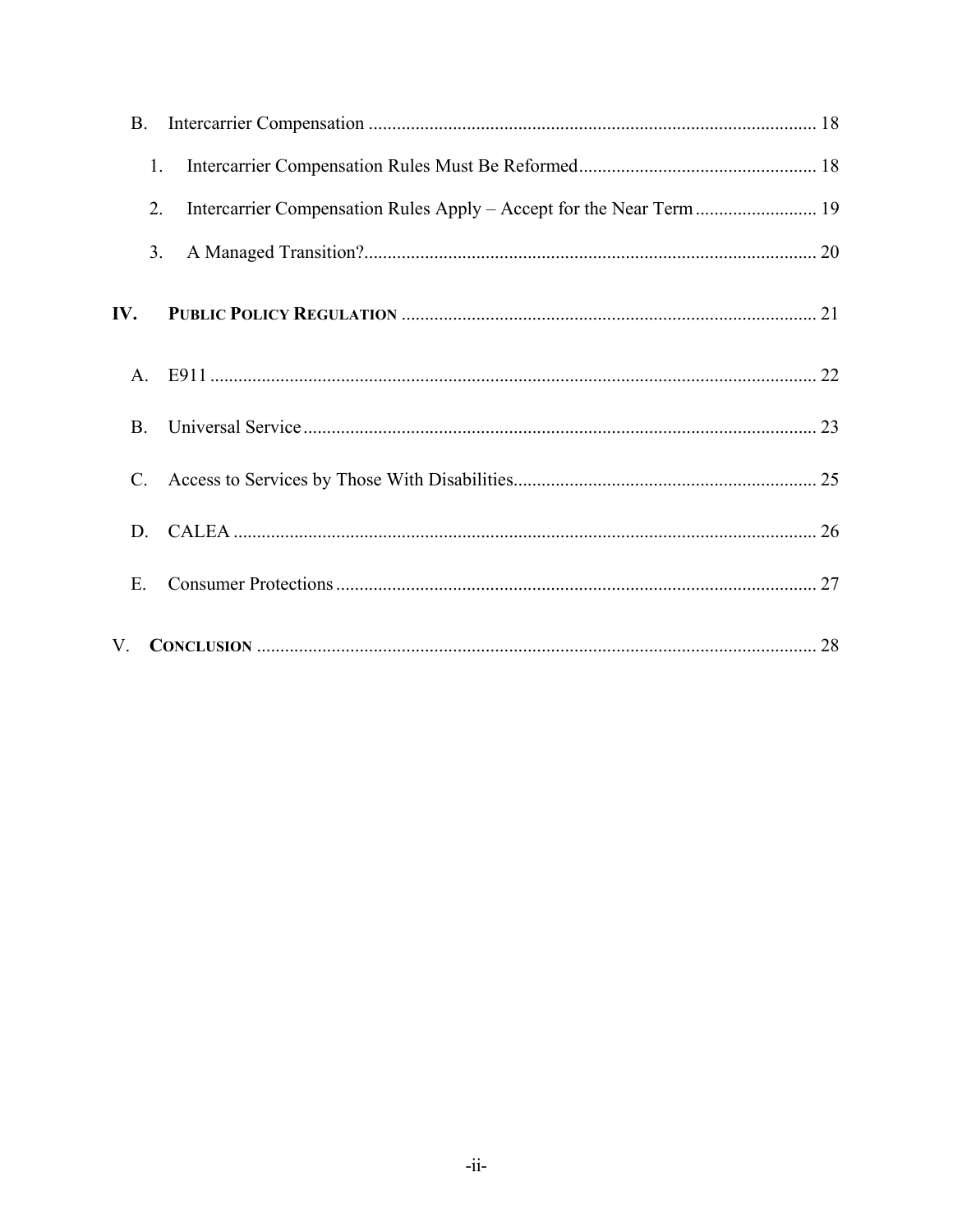#### **I. INTRODUCTION & GUIDING PRINCIPLES**

In recognition of the potential benefits of emerging voice-over-Internet protocol (VoIP) technologies for Florida's consumers, the Florida Legislature has taken proactive steps to prevent unnecessary regulation of VoIP at the state level. Specifically, subsection 364.01(3), Florida Statutes, contains the following guidance to the FPSC as it relates to the regulatory oversight of VoIP:

The Legislature further finds that the provision of voice-over-Internet protocol (VOIP) free of unnecessary regulation, regardless of the provider, is in the public interest.

Under subsection 364.02(12), Florida Statutes, the 2003 Legislature further specified that:

"Service" is to be construed in its broadest and most inclusive sense. The term *"service" does not include voice-over-Internet protocol service for purposes of regulation by the commission.* Nothing herein shall affect the rights and obligations of any entity related to the payment of switched network access rates or other intercarrier compensation, if any, related to voice-over-Internet protocol service. (emphasis added)

It is correct that the FPSC, like most other state utility commissions, has certain responsibilities to ensure consumer protection, quality of service, public safety, and universal service, but in Florida, those responsibilities pertain *only* to specific telecommunications services by specific telecommunications providers in accordance with state law. While social policy issues are addressed, the FPSC clearly does not have such responsibilities with respect to IP-enabled services, such as VoIP, except to the extent conferred by legislation.

Florida's deregulatory model with respect to VoIP has already spurred several companies, including Vonage, AT&T, and Bright House Networks, to announce new VoIP offerings in our state. The immediate success of Florida's approach exhibits the need for a similar approach on a national scale. While we would urge other states to adopt a similar state policy with respect to VoIP, the best way to ensure that Florida's success is duplicated across the country is for the FCC to implement a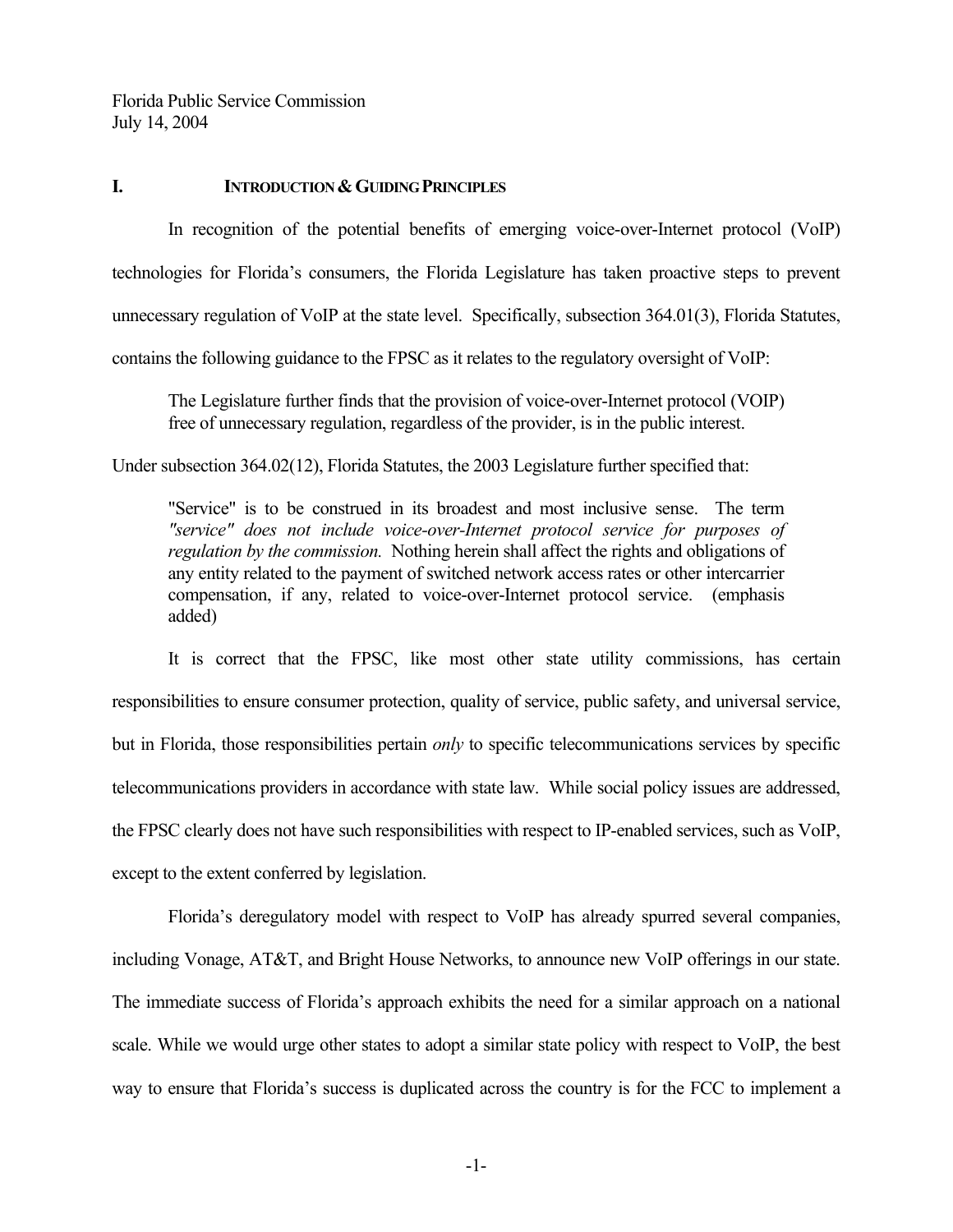$\overline{a}$ 

similar deregulatory policy on a national basis. Swift FCC action to reduce regulatory uncertainty for VoIP providers<sup>1</sup> will create an environment conducive to investment and competitive alternatives for the nation's consumers<sup>2</sup>

Consistent with our longstanding legislative mandate in the telecommunications arena to promote competitive markets and expand consumer choice,<sup>3</sup> the FPSC hereby endorses an approach by which the FCC (from its national perspective) would apply, in the words of Commissioner Abernathy, a light regulatory touch to certain IP-enabled services. This light regulatory touch would not embrace economic regulation but would focus on addressing any social policy issues that are determined to be critical to state or national interests. Such an approach will best ensure that consumers are protected while encouraging VoIP providers to deploy a greater array of competing communications services in this country, for the benefit of our citizens. The FCC must, as it has under the current Commission, vigilantly guard against the "regulatory creep" of legacy rules to IP-enabled services.

In determining the optimal approach for minimal necessary regulation of VoIP, the FCC should be guided by the following principles:

• *Borderless Technology.* Because IP-enabled technologies like VoIP are borderless in nature, such technologies are interstate in nature and, therefore, are more appropriately addressed at the federal level than at the state level.

<sup>&</sup>lt;sup>1</sup> Since some states are seeking to exercise state regulatory oversight over VoIP, the FCC must act quickly to restore certainty to the market.

 $2$  VoIP has the potential to compete with local exchange and wireless companies at the retail level for voice traffic. In its 2004 Mid-Year Industry Overview, the National Cable & Telecommunications Association indicates that cable broadband is available to 88 percent of homes passed by cable, and all of the major cable companies are either deploying or have announced plans to deploy VoIP. Numerous cable companies are partnering with companies like Vonage to offer VoIP service to their customers.

<sup>&</sup>lt;sup>3</sup> In 1995, the Florida Legislature passed legislation calling for competition in the Florida telecommunications industry, one year prior to passage of the federal Telecommunications Act of 1996.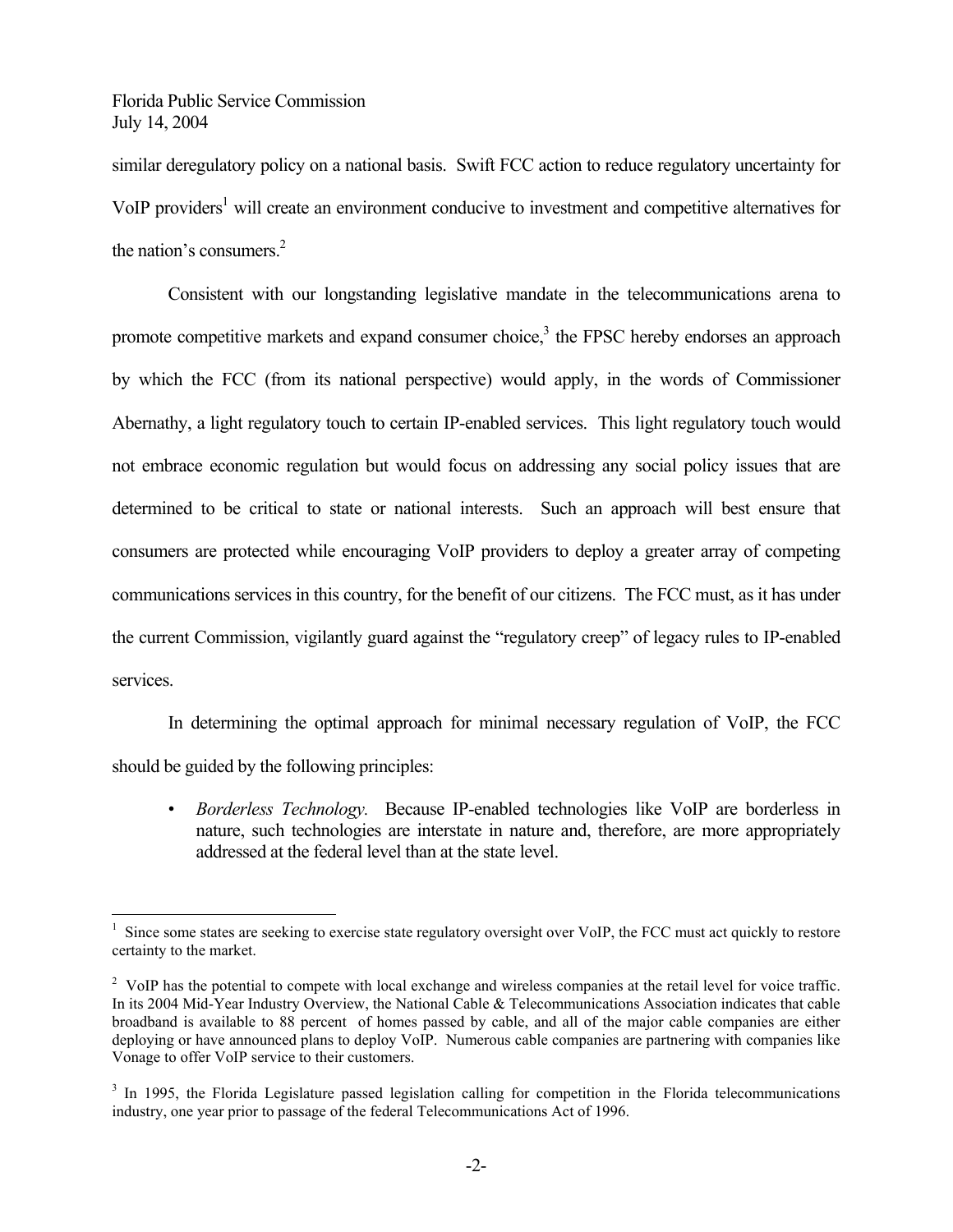$\overline{a}$ 

- *Economic Regulation To Constrain Monopolies.* The provision of voice telecommunications was historically regulated heavily not because it was voice per se but because it was a service provided by government-sanctioned monopolies.
- *Emerging Markets.* Nascent technologies should *not* be subject to old rules designed to forge competition in monopoly markets.
- *Competition Benefits Consumers; Regulation Threatens Choice.* Intermodal competition for voice service is occurring on a national scale, offering consumers a range of services at a range of prices from which to choose. In competitive markets, economic regulation is a disincentive to the investment required to build-out networks and provide new and innovative choices for consumers.
- *Limited "Necessary" Regulation; Otherwise, Let the Market Work.* The full panoply of telecommunications regulation is not necessary to address public safety and welfare issues (e.g., E911 and USF). Policymakers must distinguish between necessary and unnecessary regulation and allow the market to address issues that do not justify a regulatory solution.
- *Regulatory Parity Down, Not Up.* VoIP providers new firms and established ones should be subject to the same (de)regulatory regime. As substitute products and services emerge, we should regulate down, recognizing that regulation is a poor substitute for competition. Regulatory parity argues strongly for addressing this issue of interstate commerce at the federal level.

## **II. REGULATORY CLASSIFICATION – ISSUES & CHALLENGES**

## **A. IP-Enabled Services Are Interstate In Nature**

The 1934 Communications Act establishes a dual regulatory framework. Section 2(a) of

the Act reserves to the FCC *exclusive jurisdiction over the regulation of interstate communications*. 4 The Act precludes state regulation of interstate communications.

Even more so than wireless communications or IXC calls, IP-enabled services like VoIP are truly "borderless" and, thus, necessarily interstate in nature. The circuit-switched network developed within state borders and then was "connected" between states. Wireline voice

<sup>4</sup> 47 U.S.C. §152(a). Section 2(b) reserves to the states jurisdiction over intrastate communications. *See also* 47 U.S.C. §230(f)(1) (Internet is the "international computer network of both Federal and non-Federal interoperable packet switched data networks").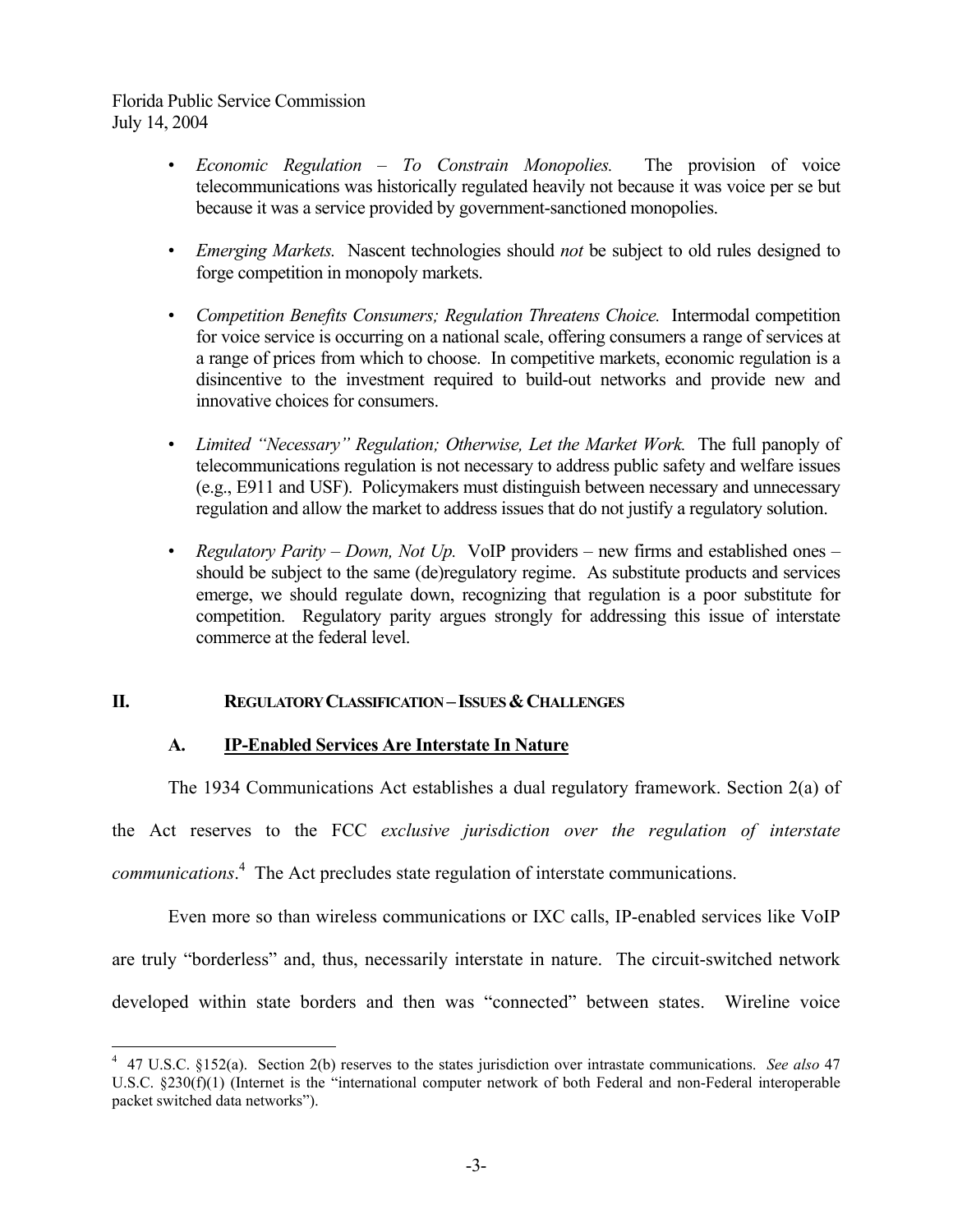telephony traffic followed certain prescribed, physical geographic paths within states (and then between states). Traffic over an IP network does not follow any prescribed physical route.<sup>5</sup> Internet traffic is global. The jurisdictional nature of IP traffic may be impossible to determine depending on the type of IP. $\frac{6}{5}$  IP-traffic, including IP voice traffic, can be carried on a network located anywhere, including outside the United States. Unlike the circuit-switched network, the IP network cannot be defined within the limited jurisdiction of states.7

As such, it is respectfully submitted that the FCC can only conclude that IP-enabled services are interstate in nature.

## **B. The FCC Should Assert Its Exclusive Jurisdiction**

Because of the predominantly interstate nature of IP-enabled services, the regulatory treatment of such services belongs at the federal level. As the FCC explained in the Pulver.com decision, federal jurisdiction is *exclusive* unless (a) the service at issue is "purely intrastate" or (b) "it is practically and economically possible to separate [the] interstate and intrastate components of a jurisdictionally mixed [service]" and to do so "without negating federal objectives for the interstate component."8

 $\overline{a}$ 

<sup>5</sup> "Indeed, Skype and similar Internet applications transcend all jurisdictional boundaries…." *See Comments of Skype, Inc.*, *In re: IP-Enabled Services*, WC Docket No. 04-36, FCC 04-28.

<sup>&</sup>lt;sup>6</sup> Users of Pulver's FWD or of Vonage's service have complete portability of service. Service is completely independent of whether the user can access the network for a geographically defined location (as is the case with local wireline service). Rather, users can port their service to wherever they can establish a broadband connection.

 $<sup>7</sup>$  Even a "local" call between two parties would likely traverse servers and gateways in different states before</sup> reaching the recipient of the voice communication.

<sup>8</sup> *See* Pulver.com Order, ¶20.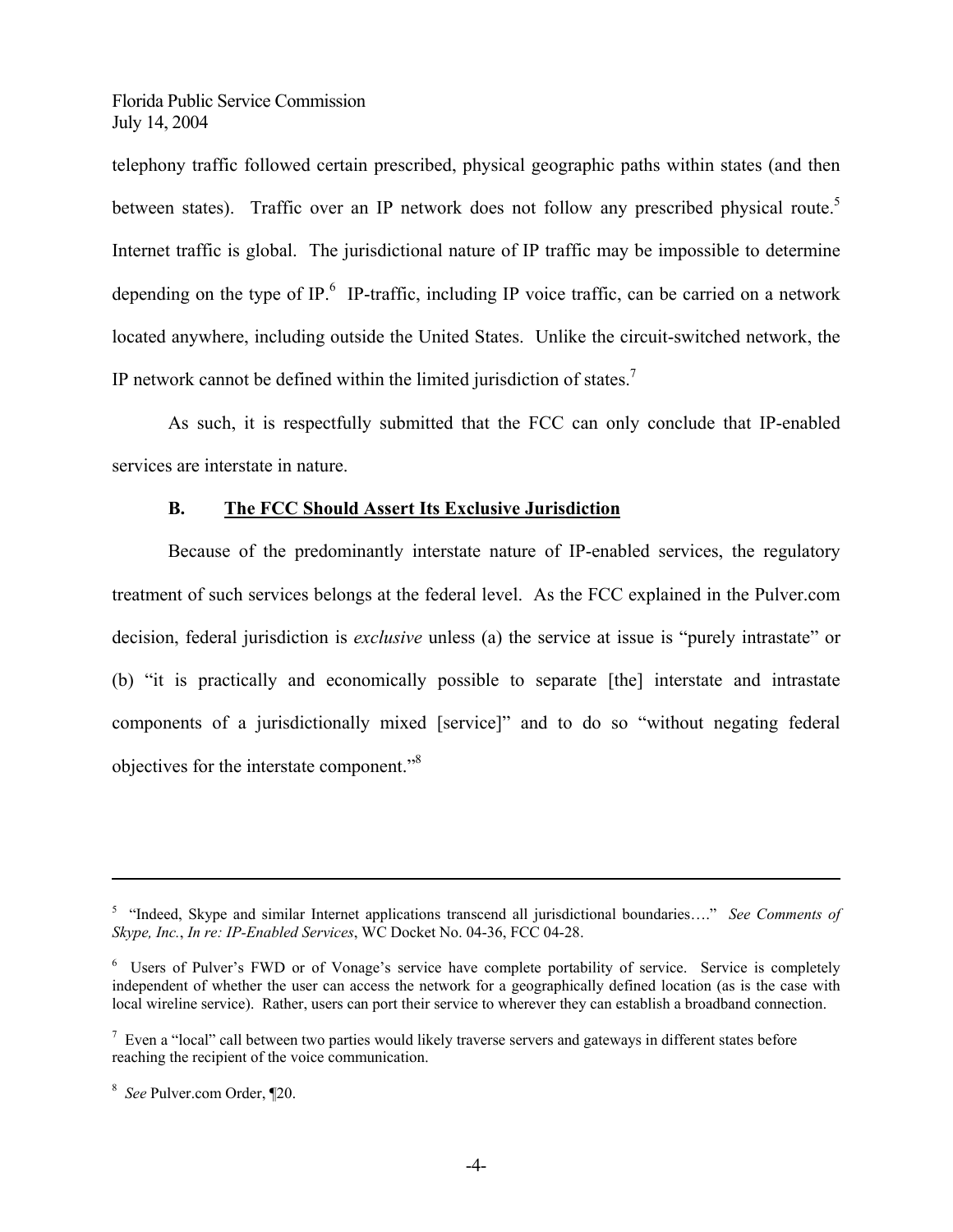Based on its inherently interstate nature, public policy argues for the uniform treatment of IPenabled services such as  $VoIP<sup>9</sup>$ . The FPSC is firmly of the view that a national policy regarding the proper treatment of IP-enabled services<sup>10</sup> would provide far greater regulatory certainty than would a patchwork of fifty different state policies.<sup>11</sup> We agree with the FCC's recent statement, in the Pulver.com order, that if Free World Dialup

"were subject to state regulation, it would have to satisfy the requirements of more than 50 states and other jurisdictions…. [S]tate regulation would eliminate any benefit of using the Internet to provide the service...."<sup>12</sup>

A national policy, one that is deregulatory in nature based on the competitive nature of the industry, would signal the market that the U.S. is receptive to emerging communications technologies. Ultimately, this signal and the resulting economic activity in the IP sphere, may be the best weapon against inconsistent and burdensome, divergent, and economically irrational state regulation.

## **C. A New Regulatory Regime Is Needed**

## **1.** *The Existing Regime*

Regulation has not kept pace with innovation. The very different petitions filed at the FCC regarding the same subject of IP-enabled services – including the Pulver.com petition, the AT&T petition, and the Vonage petition – demonstrate the very basic fact that a new regulatory regime is needed. Telecommunications regulation has its genesis in the economic regulation of monopoly

 $\overline{a}$ 

<sup>&</sup>lt;sup>9</sup> States would clearly play a role in the implementation of a national regulatory framework and in any other areas that might be properly and rationally reserved for the states.

<sup>&</sup>lt;sup>10</sup> National federal authority does not, of course, denote federal regulation. Recognizing that existing regulations are not entirely appropriate for VoIP, the FCC has considerable discretion to forbear from applying them.

<sup>&</sup>lt;sup>11</sup> Unfortunately, as some states are seeking to assert jurisdiction over VoIP, a patchwork of disparate state regulatory treatment of VoIP has already begun.

<sup>12</sup> Pulver.com Order ¶25.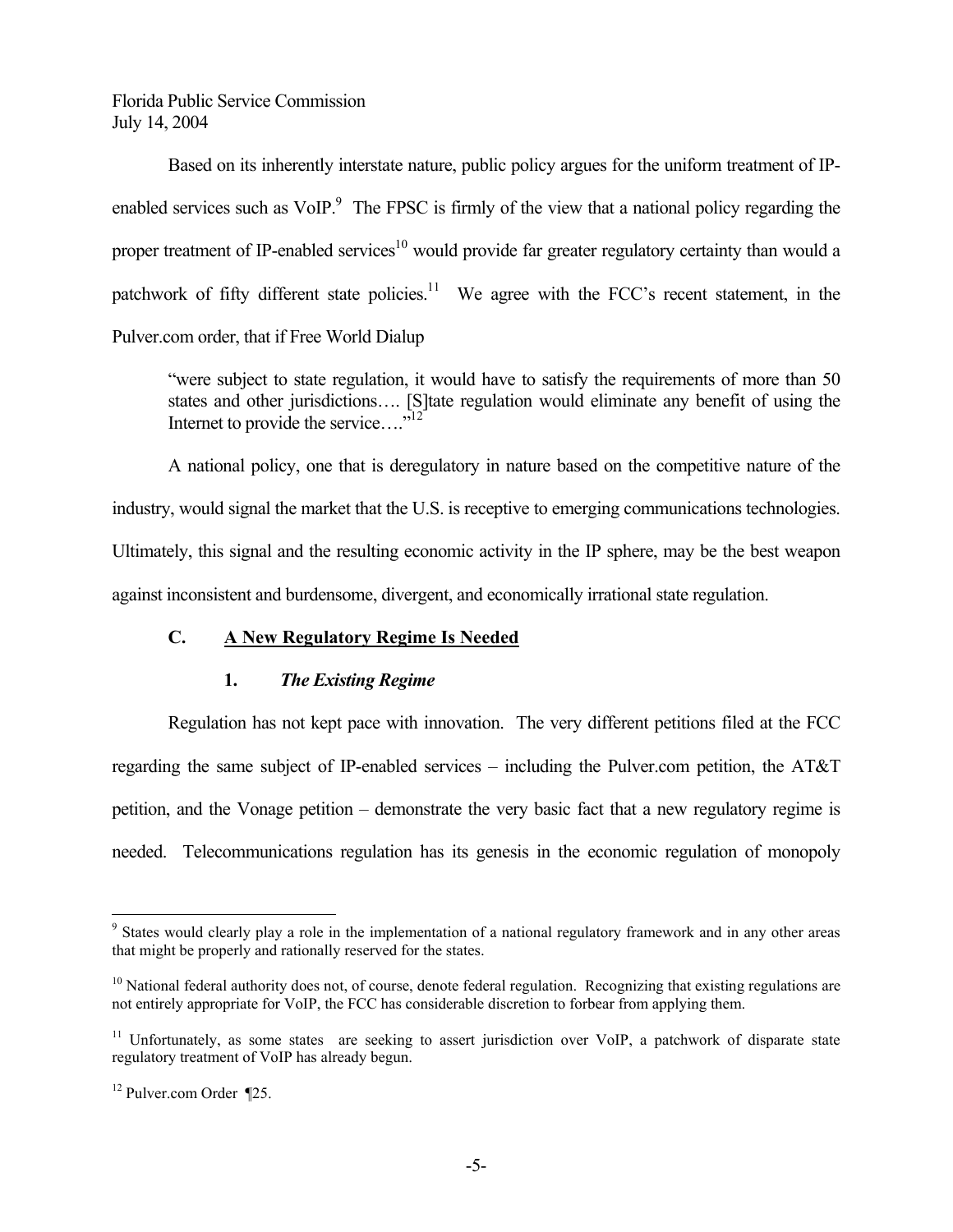1

telephone companies. The original telecom regulatory structure was designed to address monopoly control over most of the nation's local and long distance network. Monopoly providers of telephone service built out the wireline network, and the economic regulation of those providers served as a proxy for competition. $^{13}$ 

For purposes of these comments, the regulatory regime embodied in the 1996 Act has four essential characteristics. First, the regime is firmly grounded in a wireline paradigm.<sup>14</sup> Second, the regime focuses on the gradated economic regulation of wireline telephony as the market transitions to a competitive market. The 1996 Act instructs regulators to inquire as to whether and where market power exists (or, conversely, where competition does not exist) in the wireline telephony market. Third, the regime addresses how key social goals such as universal service and 911 service are to be met. Fourth, the 1996 Act draws a line in the sand between telecommunications services and information services. In general terms, telecommunications services are subject to a much broader range of regulation than are information services.

## **2.** *The Existing Regime Does Not "Fit" IP-Enabled Services*

The existing regulatory regime, embodied in the 1996 Act and its accompanying rules and related state legislation, is not at all suited to address the market for IP-enabled services.<sup>15</sup> At the most

<sup>&</sup>lt;sup>13</sup> A strong state role was historically more appropriate due to the physical nature of the circuit-switched network in the state, the presence of localized monopolies, and the predominately intrastate nature of local telephony.

<sup>&</sup>lt;sup>14</sup> Existing regulations generally are designed to forge competition in the wireline telecommunications industry – by encouraging new wireline entrants while maintaining certain legacy regulations for the incumbent wireline provider. The competition that the 1996 Act is intended to spur is primarily ILEC versus CLEC wireline competition – not competition from other technologies, such as wireless and VoIP.

<sup>&</sup>lt;sup>15</sup> The rapid pace of innovation requires a much more frequent examination of regulatory policies than has occurred. As VoIP and other technologies mixing voice and information services become more prevalent, the needlessly complicated current intercarrier compensation scheme will fall apart, as will the collection method for universal service.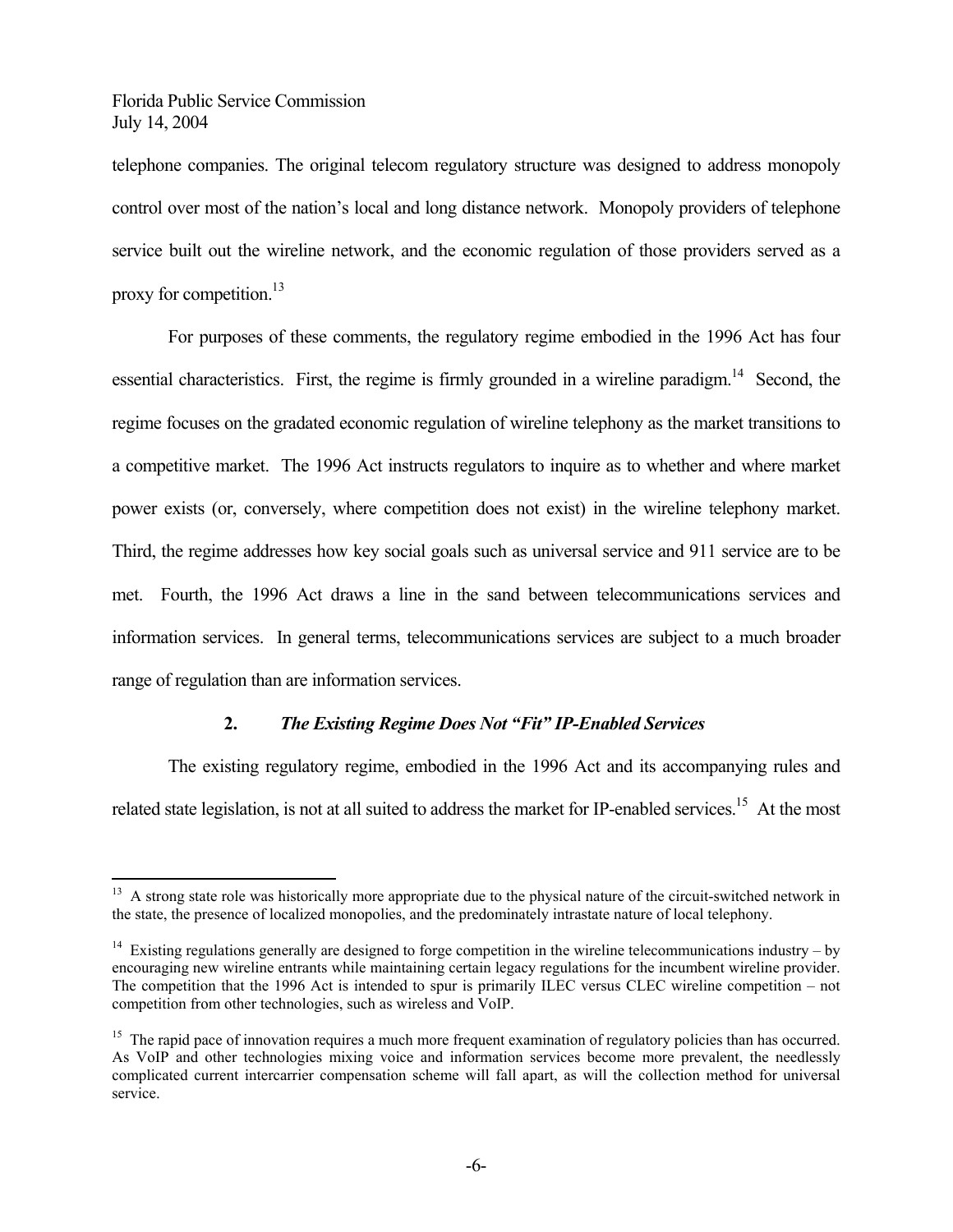1

basic level, the fundamental need that existed in the wireline telephony market for regulation to serve as a proxy for competition does not exist in the IP-enabled services market.

IP-enabled services, such as VoIP, are nascent technologies. There is no established market and no dominant provider. Barriers to entering the market appear low. Competition is serving to stimulate the build out of IP-enabled networks and the deployment of IP-enabled products and services. VoIP, for example, is spurring robust price competition and new service offerings by both old and new players. VoIP is a disruptive technology that is driving innovation and forcing greater cost-effectiveness among all providers. The underlying theses of regulation of the wireline telephony market – the first thesis being regulation as a proxy for competition in the wireline market and the second thesis being continuing regulation to manage the transition from monopoly to competitive wireline telephony markets – are notably absent from the market for IP-enabled services. In the emerging market for IP-enabled services, competition has already arrived. The market is working.

The four essential characteristics of the 1996 Act enumerated above further demonstrate the inapplicability of the current regulatory regime to IP-enabled services. First, while the existing regime is firmly grounded in a wireline paradigm, IP-enabled services are not. Second, the justification for economic regulation of the historically monopolized wireline telephony market simply does not exist in the rapidly evolving and competitive market for IP-enabled services. Third, while the social goals addressed by the 1996 Act arguably transcend specific technologies, how such goals can, in an economically rational manner, be met may differ based on an array of factors (such as the number of players and the nature of the technology).<sup>16</sup> Fourth, in the market for IP-enabled services, the distinction between telecommunications services and information services is problematic.

<sup>&</sup>lt;sup>16</sup> The nation's 911 policies have evolved over the past several decades as the wireline market evolved. The 911 network is grounded in circuit-switched technologies. Policymakers, in developing and enforcing 911 policy, had to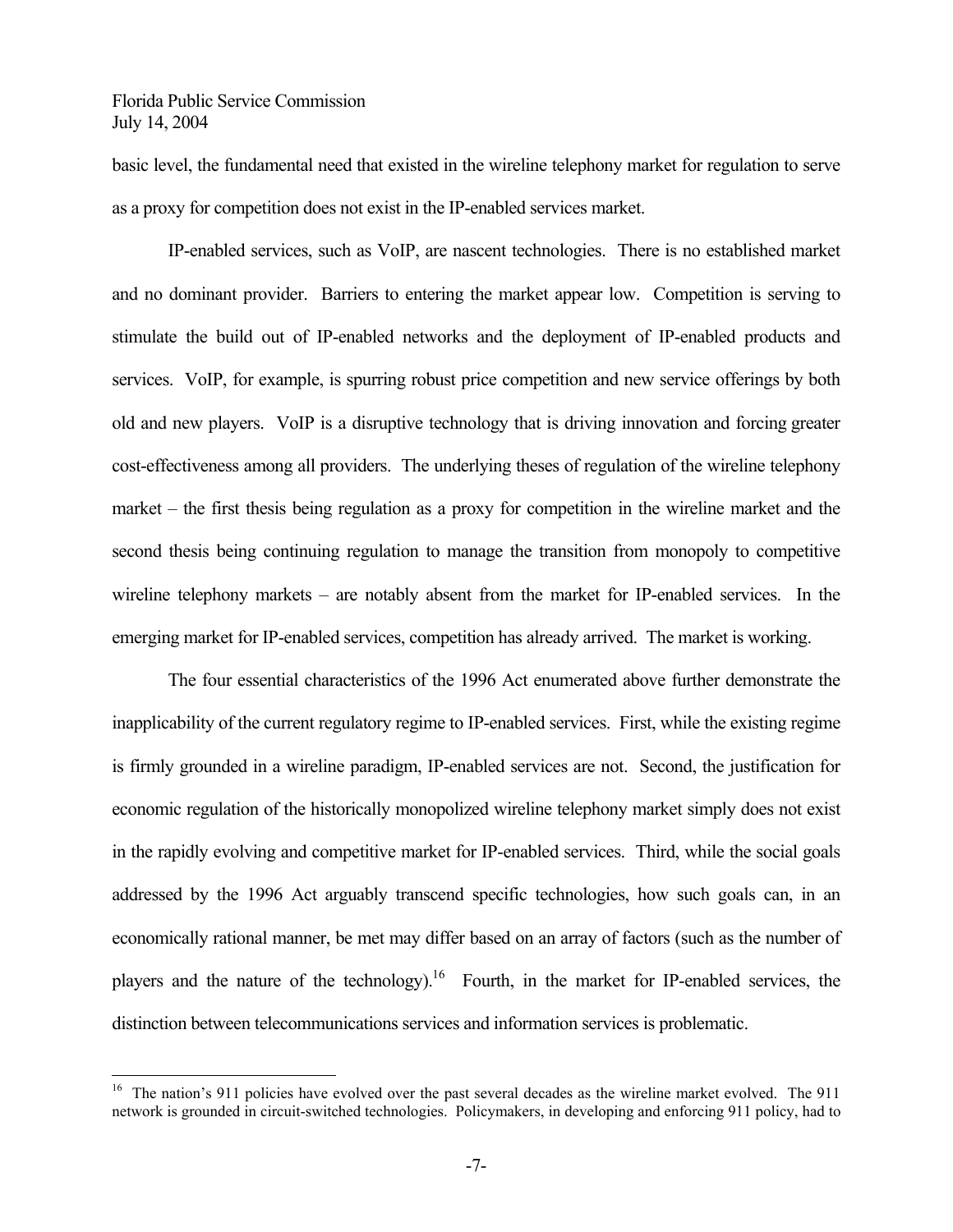### **3.** *Most IP-Enabled Services Should Not Be Subject to Regulation*

In exercising its jurisdiction over IP-enabled services, the FCC should, as early on in this proceeding as possible, indicate those categories of services that are not subject to regulation of any type. As the Commission noted in this NPRM, the majority of IP-enabled services should remain unregulated.<sup>17</sup> The Commission should affirm that intent. In the opinion of the FPSC, one category of IP-enabled services that should clearly not be regulated is applications that ride solely over the Internet. In loose antitrust terms, absent market power over an application that could credibly be deemed to be an "essential facility," no justification exists for regulation. To eliminate as much regulatory uncertainty as early as is possible, the FCC should identify the universe of IP-enabled services that will clearly not be subject to regulation or clearly define the universe that will be.

While various commenters have proposed an array of regulatory schemes, that proposed by the National Cable & Telecommunications Association ("NCTA"), in the opinion of the FPSC, is one reasonable, balanced approach. NCTA proposes that only IP-enabled voice services meeting four criteria would be subject to a "light regulatory regime." The four criteria proposed by NCTA are whether the service: (i) makes use of the North American Numbering Plan; (ii) is capable of receiving calls from or terminating calls to the PSTN; (iii) represents a replacement to POTS; and (iv) uses IP transmission between the service provider and the end user customer. While the FPSC would be reluctant to suggest regulation of a nascent technology is proper because it represents a substitute for POTS (is not that a goal of competition?) or because a technology can talk to the PSTN, we are of the

concern themselves with a limited number of key players (predominantly the Regional Bell Operating Companies). While the goal of a ubiquitous 911 system remains intact, how to meet that goal cannot be completely addressed by the existing 911 regulatory regime. Networks are changing. Firms other than LECs and IXCs are providing voice communications services. As such, regime change will have to occur as markets continue to morph.

<sup>17</sup> *See* Notice of Proposed Rulemaking, *In re: IP-Enabled Services*, WC Docket No. 04-36, FCC 04-28 (March 10, 2004) ¶35.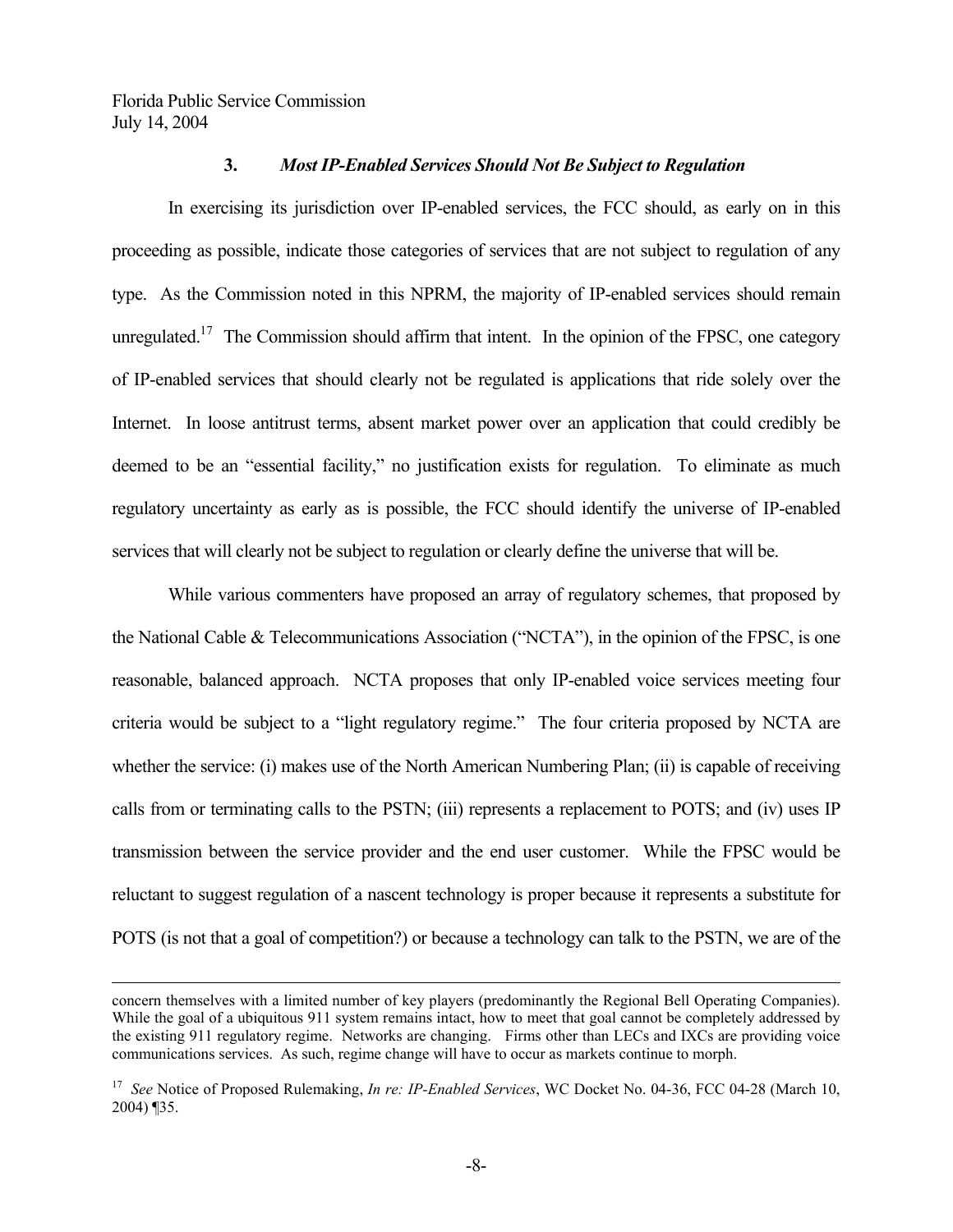$\overline{a}$ 

opinion that when a provider of a service seeks to avail itself of a social good – such as use of public numbering resources – discussing the social *quid pro quo* for that availing is justified.<sup>18</sup>

In determining the scope of IP-enabled services subject to regulation, the Commission should remain focused on the *quid pro quo*. Where a provider of a service seeks to avail itself of a public good (i.e., numbering resources) or of certain rights (i.e., a right of interconnection with the PSTN), the imposition of certain regulatory obligations appears reasonable. Where a provider, however, seeks no public rights, then imposing onerous economic regulatory obligations is likely unwarranted and unreasonable.

## **D. Current Regime: "Information" vs. "Telecommunications"**

#### **1.** *A Problematic Distinction*

The line that the 1996 Telecommunications Act draws between "telecommunications services" and "information services" has blurred. Technology has rendered distinguishing a telecommunications service and an information service extremely difficult. VoIP represents the convergence of voice and information: the voice packet is 1's and 0's, and is indistinguishable from a data or video packet – neither of which are subject to regulation. Policymakers must accept the reality that the current system and its fixed classifications (i.e., information or telecommunications service, Title I or Title II regulations, inter- or intra-state) are not suited to the rapidly changing IP-enabled market. Development of new rules, and to the extent necessary, new statutes that consider new technologies is a far better solution than is attempting to pigeon-hole new technologies into dated and increasingly obsolete categories and definitions.

<sup>&</sup>lt;sup>18</sup> Ultimately, any applicable regulatory obligations ought to be neutral amongst providers and technologies.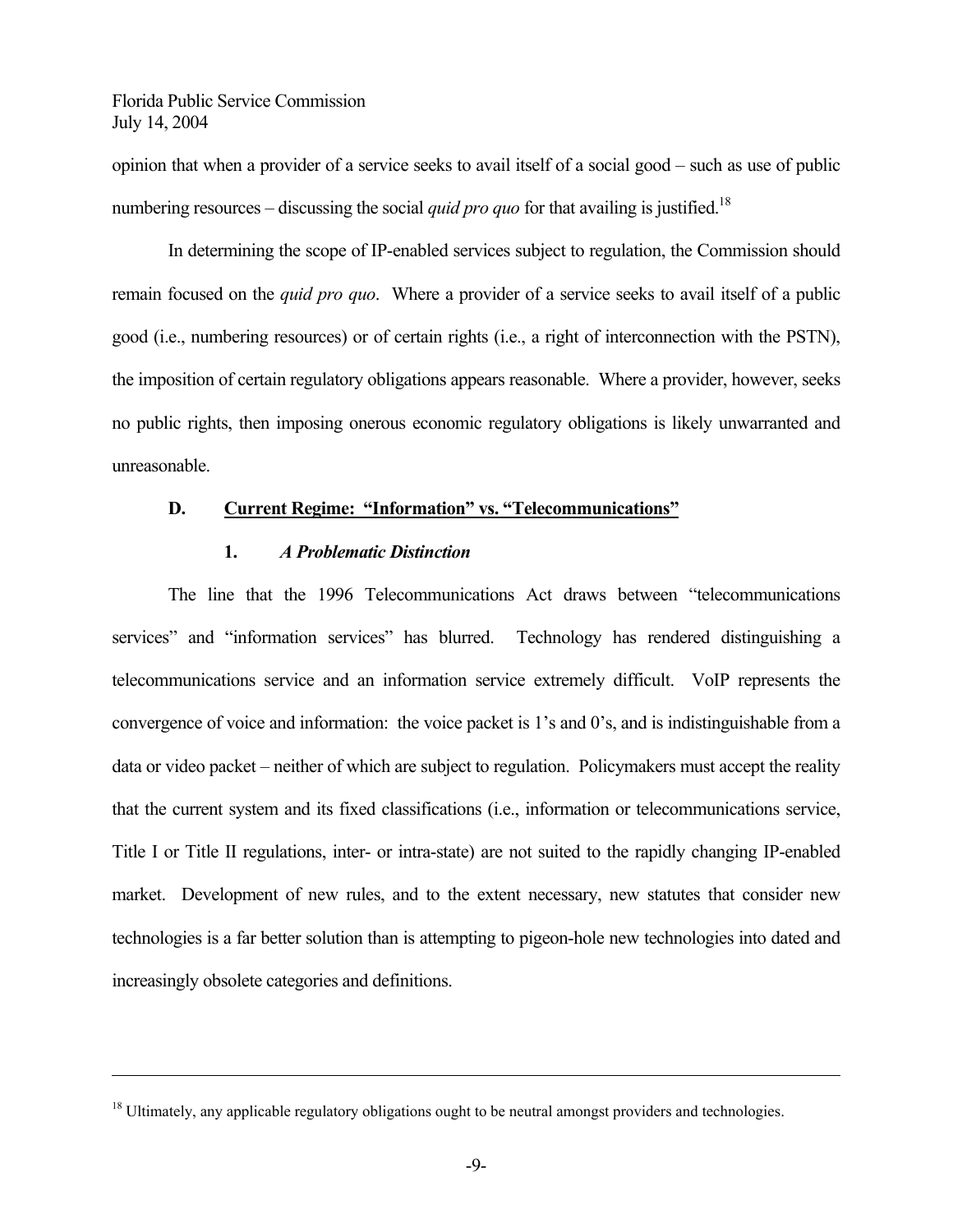Until such time as new rules are promulgated or a new statute is enacted, however, the FCC will have to operate within the confines of the existing rules. Under the current regime, classification of a service as "telecommunications" or "information" is of critical importance. The classification determines the rights and obligations to which a provider of the service will be subjected. Classification thus has a tremendous impact on market participants. Whatever the ultimate analysis and resulting classification, *the end result should be a minimal set of obligations – if any at all – upon the providers of IP-enabled services.*

Many existing telecommunications carriers, primarily the Bell Operating Companies ("BOCs"), are, as a result of their dominance over wireline telephony in numerous geographic markets, subject to (i) a host of "economic" regulations over the terms and conditions of providing service and access to unbundled network elements and to (ii) concomitant "social" regulations. Such regulation represents the *quid pro quo* for the historical monopoly the BOCs enjoyed over local wireline telephony. While the scope of economic regulation should lessen as competition for voice traffic increases, a switch to a new IP-enabled technology should not automatically exempt a carrier from the regulation to which, but for the technology switch, it would be obligated. It may be the case that a lessening of obligations is warranted. Absent a meaningful transition period and standards for evaluating key issues (*i.e.,* the dominance of the provider before and after the technology switch), the FPSC would not support a mere switch to IP-enabled technology as immediately abrogating the existing rights and responsibilities of existing telecommunications carriers.

While the 1996 Act cannot be credibly held to have contemplated the IP-enabled services under consideration in this proceeding, not subjecting IP-enabled services to the plethora of

-10-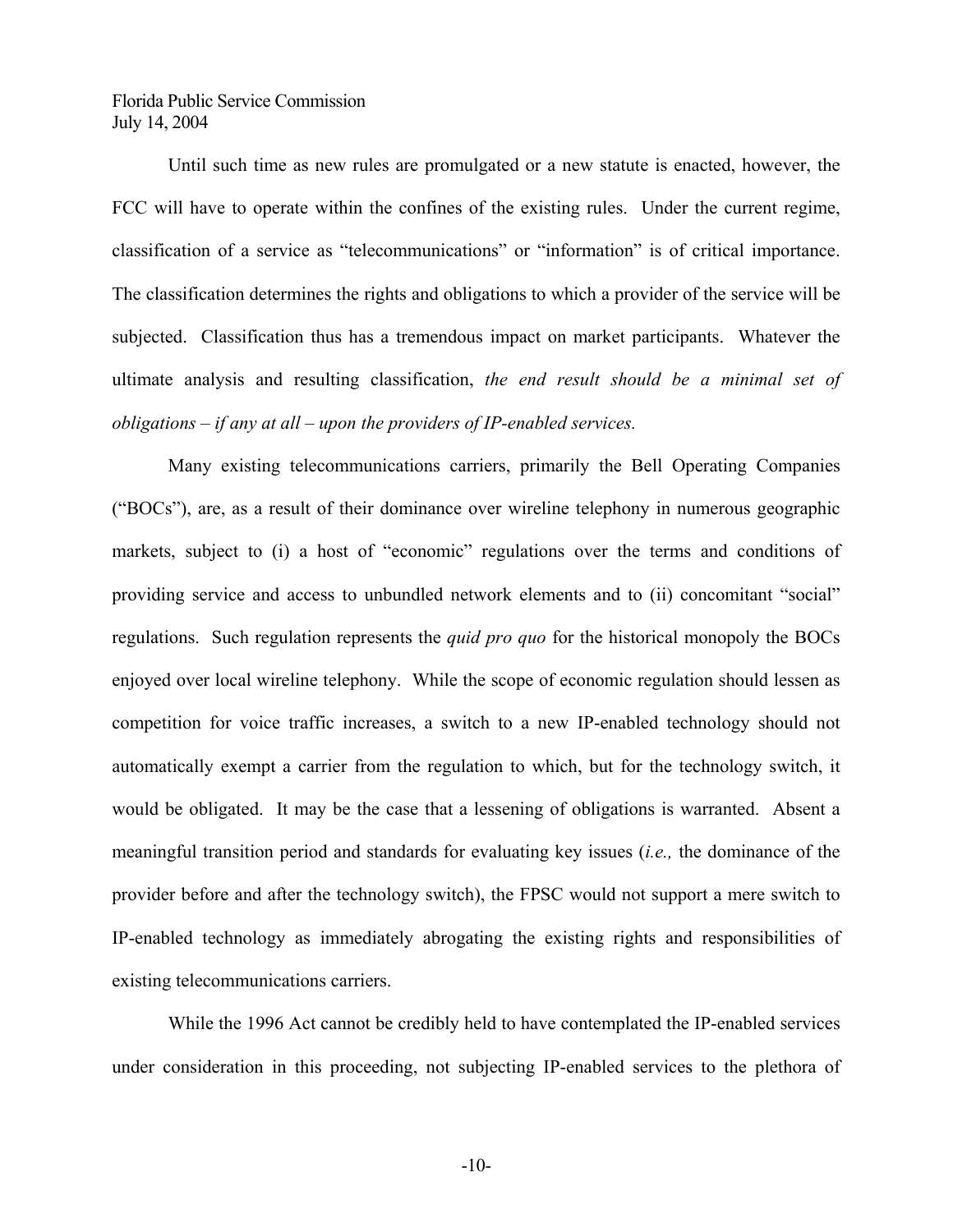obligations that accompany a telecommunications service classification is certainly consistent with the overriding deregulatory purpose of the Act.

## **2.** *The FCC Should Narrowly Construe the Definition of Telecommunications Service*

The FPSC respectfully suggests that the FCC limit its classification of an IP-enabled service as a "telecommunications service" to a service that satisfies the key factors in the FCC's recent declaratory ruling on AT&T's petition. Applying this ruling, an IP-enabled service would only be deemed a telecommunications service if: (i) the service uses ordinary customer premises equipment and does not offer any increased or enhanced functionality; (ii) the service both originates and terminates on the PSTN; (iii) the service undergoes no net protocol conversion; and (iv) the service provides no enhanced functionality to the end user as a result of the provider's use of IP technology.

Until such time as the FCC establishes new rules regarding the regulatory classification of IPenabled services, the above criteria appear to provide reasonably clear guidance as to the type of service offering, despite being IP-enabled, that may constitute a "telecommunications service." Adhering to the above would send a signal to the market that the growing array of service offerings that do not meet these enumerated requirements are "safe" from being deemed a telecommunications service.

## **3.** *Most IP-Enabled Services Should Be Deemed Information Services*

The FPSC respectfully suggests that the FCC, if applying the current regime, presumptively classify all IP-enabled services that do not meet the criteria set forth in the preceding section as information services. An effort to pigeonhole types of VoIP into a telecommunications service or information service classification, we fear, cannot be rationally done on a long-term basis.

-11-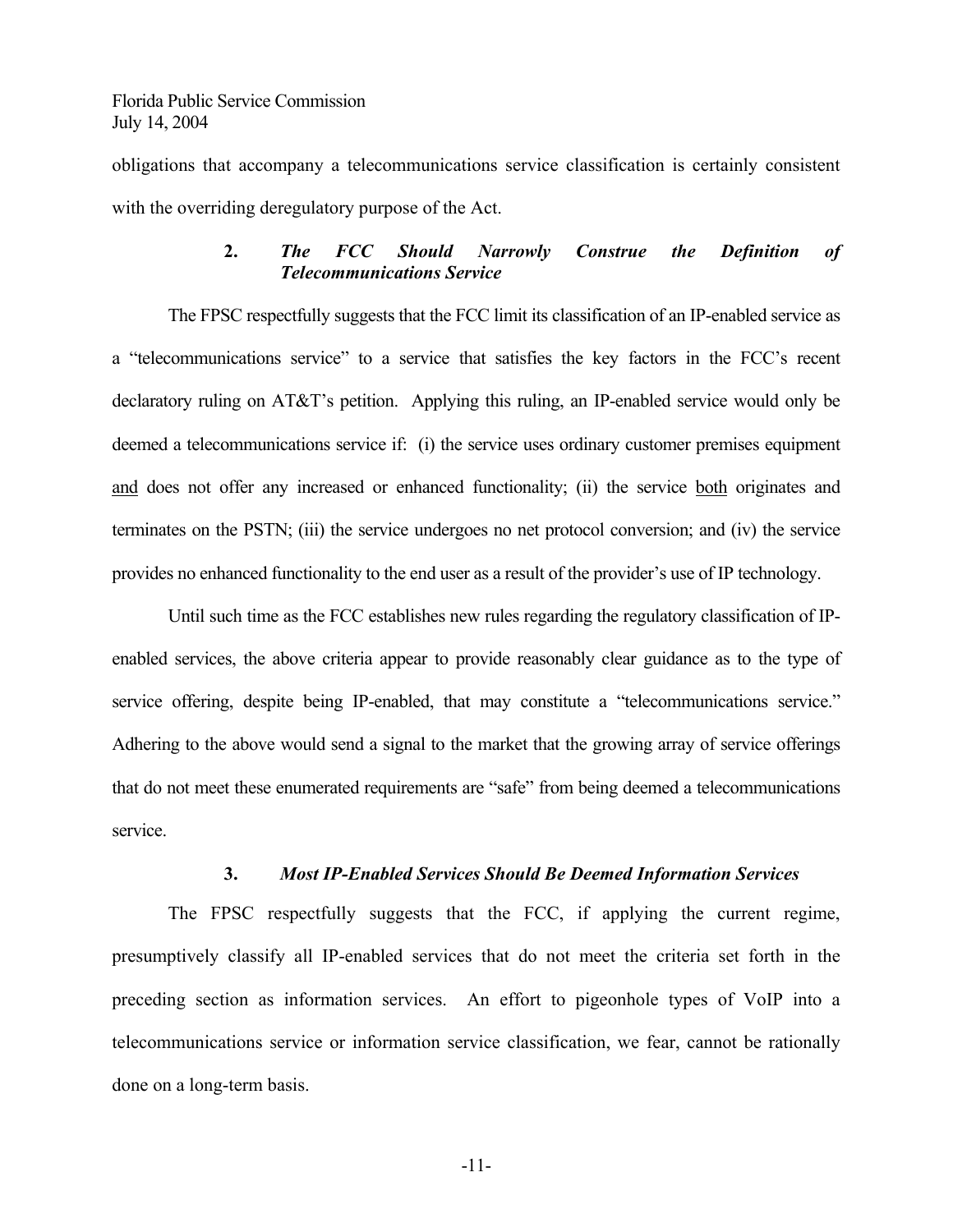In this NPRM, the Commission has offered a list of factors that could possibly be used to separate IP-enabled services into categories for discrete treatment. The enumerated factors include: (i) functional equivalency to traditional telephony; (ii) whether services are used in lieu of traditional telephony; (iii) interconnection to the PSTN; (iv) whether the service is a disintermediated peer-to-peer service or relies on centralized services; (v) where the service "fits" into the layered model (*e.g.,* transmission vs. application vs. content); and (vi) other factors.

The FPSC is of the opinion that attempting to categorize IP-enabled services into these or other possible categories for potentially different regulatory treatment is fraught with difficulties. Philosophically, the existence of an IP-enabled service that is either the functional equivalent of traditional telephony or that can be used in lieu of traditional telephony argue for both *not* regulating the new IP-enabled service (which certainly lacks any market power) and for less regulation of traditional telephony (which would be subject to competition from the IP-enabled service). An IP-enabled service could serve as a substitute for traditional telephony but be, from a technological perspective, an application similar to a peer-to-peer service.

Many varieties of VoIP are currently on the landscape, and many more are expected; creating multiple categories for various flavors of IP-enabled services would have several negative effects. It would likely increase regulatory risk and create uncertainty in the market as providers try to anticipate (and navigate around or try to "fit" into) a particular classification. In such a case, markets might evolve (or not) based on regulatory fiat rather than based on consumer choice. Because VoIP is a nascent technology, no one can predict the scope of IPenabled services that will exist in the future. As new services are developed, service providers will have to commence a proceeding before the FCC seeking a determination that they fall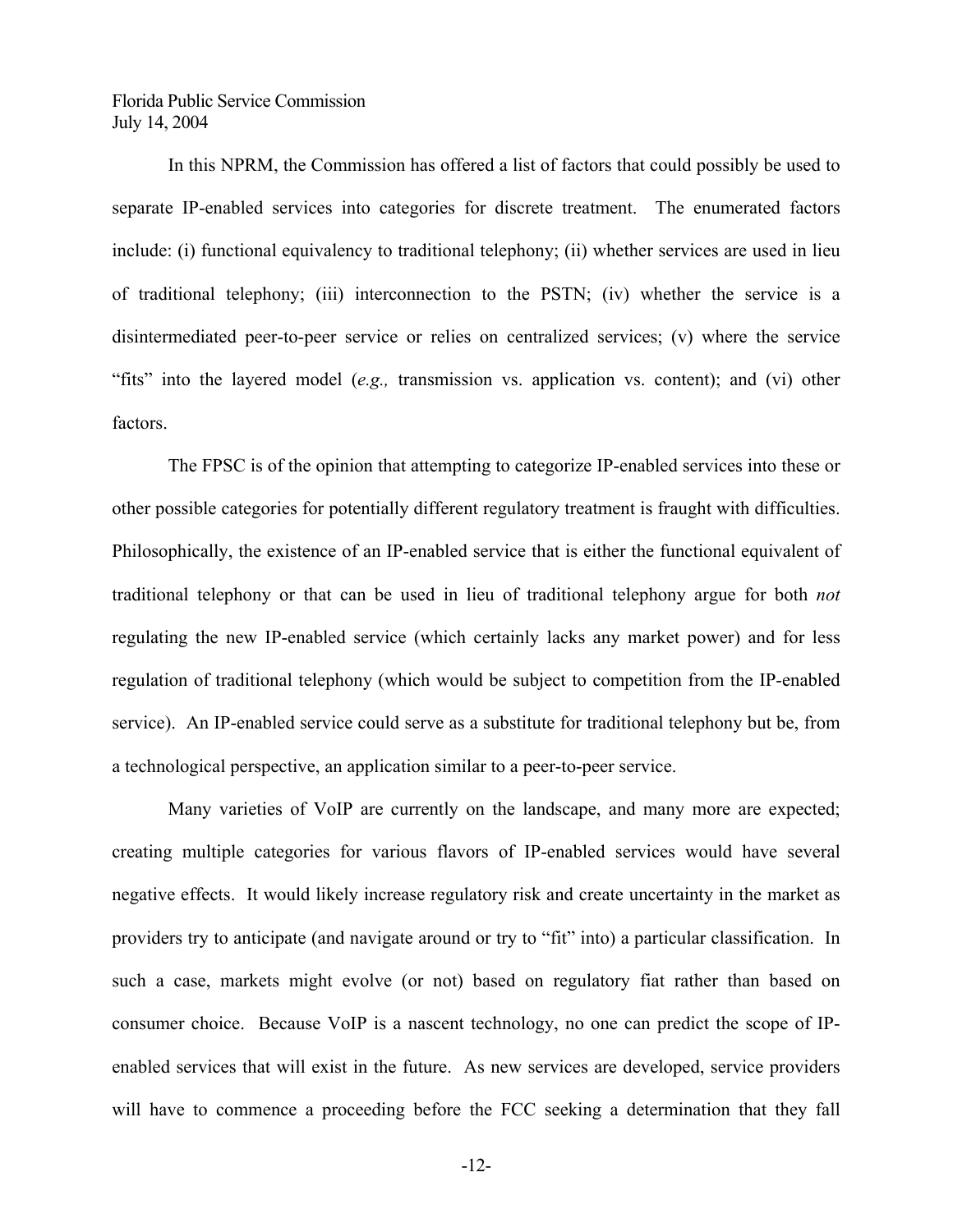within or without a particular classification. We believe that such proceedings, beyond creating substantial uncertainty in the market, will substantially increase the transaction costs (which get passed on to consumers) of bringing IP-enabled products and services to the market.

The FPSC, thus, respectfully suggests that the FCC conclude that IP-enabled services not meeting the specific criteria enumerated in the preceding section be deemed "information services" subject to the Commission's Title I jurisdiction.

#### **4.** *Approaches to Reject*

#### **a. Regulate the Substitutes for POTS**

Some argue that if, from a customer's vantage, IP-enabled voice service substitutes for traditional telephone service, then the IP-enabled service ought to be regulated as if it were traditional telephone service. The FPSC wholeheartedly disagrees with this position.

As competition increases, and as new technologies, platforms, and alternatives to "plain old telephone service" emerge, regulation *ought* to diminish, not increase. This is a fundamental tenet of a free-market economy. As consumers have more choices as to how they may communicate with one another, the market will increasingly police both price and the terms and conditions of service. Many customers have a choice of a traditional telephone, cable telephony, service from a provider like Vonage, and wireless communications. That a customer chooses an alternate to his or her traditional wireline telephony does not, indeed cannot, argue for more regulation.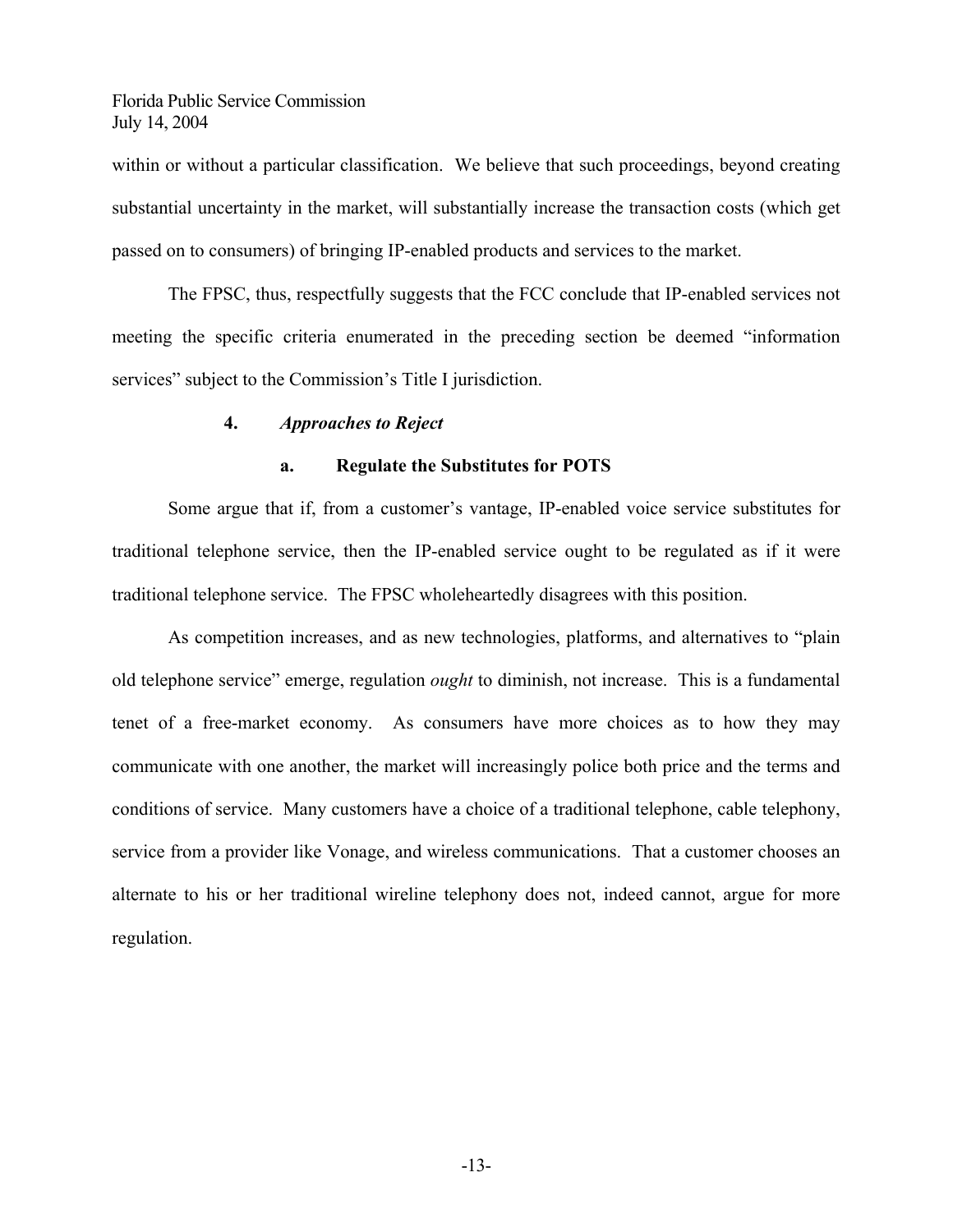$\overline{a}$ 

## **b. The "Touches the PSTN" Argument**

The argument has been advanced that if an IP-enabled voice service "touches" the PSTN (either originates or terminates on the PSTN), then the IP-enabled service ought to be regulated as a telecommunications service.<sup>19</sup> The FPSC disagrees with this position.

That an IP-enabled service might "touch" the PSTN does not argue, as a matter of logic or policy, for labeling (and subjecting to possible regulation) the service a "telecommunications service."<sup>20</sup> As a matter of logic, IP-enabled services are not "dependent" on the PSTN. IPenabled voice communications, like those enabled by Vonage's software and its IP network, can be made independent of the PSTN. Public policy should certainly encourage different networks, like the PSTN and an IP network, to communicate with each other (and to exchange traffic) – but the fact that an IP-enabled service may interact with the PSTN should not argue in itself that there is a need to regulate the IP-enabled service as a telecommunications service.

The relationship of the competitive and highly-deregulated wireless industry provides a useful analogy. Wireless service is not regulated as a Title II telecommunications service that is subject to the panoply of common carriage regulation although wireless calls often "touch the PSTN." Wireline to wireless calls originate on the PSTN. Wireless to wireline calls terminate on the PSTN. As a matter of policy, having ubiquitous communications networks that "talk" to one another is an important goal. Achieving that goal does not, as evidenced by the wireless

<sup>&</sup>lt;sup>19</sup> Variations on this argument might hold, for example, that if a VoIP provider uses numbering from the North American Numbering system and the IP-enabled voice communications touch the PSTN, the provider ought to be treated as providing a telecommunications service.

 $^{20}$  A narrow exception would be where IP protocol might be utilized (as frame relay or ATM technology might be) merely to transport a POTS to POTS call (*e.g.,* a Qwest customer uses Qwest long distance to call a Verizon customer and Qwest uses IP protocol to transport the call across its LD enterprise).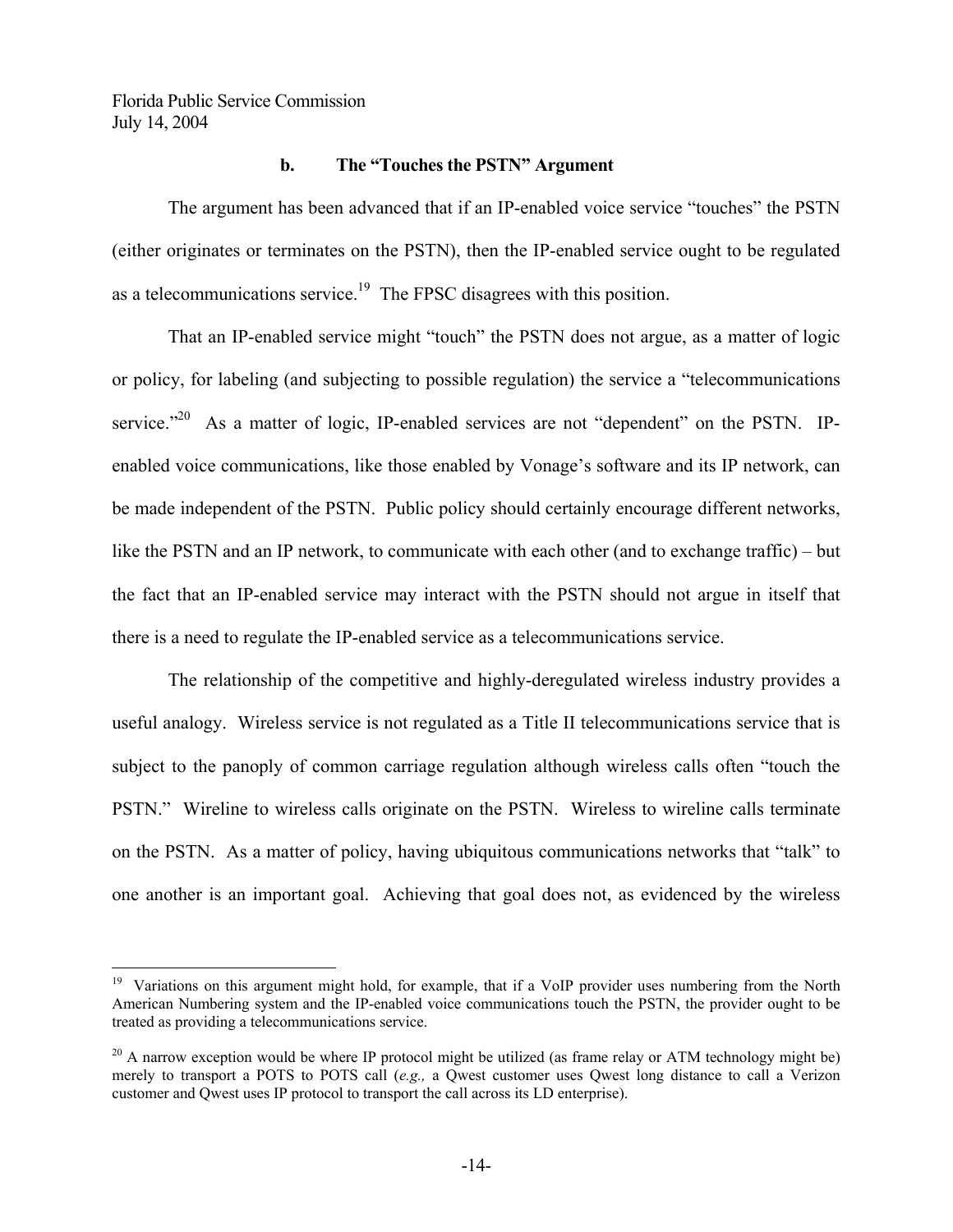1

industry, dictate that new, competitive networks or services be regulated like the PSTN (an historically monopolized network).

#### **5.** *Can Key Public Policies Be Addressed Without a "Telecom" Label?*

The FPSC is of the opinion that, if certain rights and responsibilities ultimately deemed important can flow from a designation of the particular IP-enabled service as an "information service," then such should be the designation. Alternatively, if the FCC concludes that certain key rights and responsibilities can *only* flow from designating a particular IP-enabled service as a "telecommunications service," then, with any such designation, the FCC should forbear from the panoply of common carrier regulation that would otherwise accompany a Title II designation.<sup>21</sup>

For IP-enabled services such as VoIP to serve as a meaningful substitute for POTS on a massmarket scale, certain VoIP providers: (i) may need to interconnect their networks with the PSTN; (ii) should have the right to exchange traffic with telecommunications companies; $^{22}$  (iii) will need numbers from the North American Numbering Plan; and (iv) will need access to the 911 network. Whether the FCC can, as a purely legal matter, extend certain aspects of the current regime to requesting VoIP providers without generally concluding the VoIP service at issue to be a telecommunications service and without concluding VoIP providers to be telecommunications companies entitled to certain rights (such as interconnection) will be determined in this proceeding.<sup>23</sup>

<sup>&</sup>lt;sup>21</sup> Forbearance, of course, would not provide the degree of regulatory certainty that would be provided by an "information service" designation if possible.

 $^{22}$  A right to exchange traffic should go both ways. As networks emerge, public policy argues that traffic be able to move freely across platforms. The exchange of traffic, coupled with meaningful intercarrier compensation reform, will serve to reward the most efficient providers of service.

<sup>&</sup>lt;sup>23</sup> The relationship between wireless providers and POTS providers is instructive. Notably, wireless providers exchange traffic with LECs and IXCs but are not providers of telecommunications services subject to Title II regulation.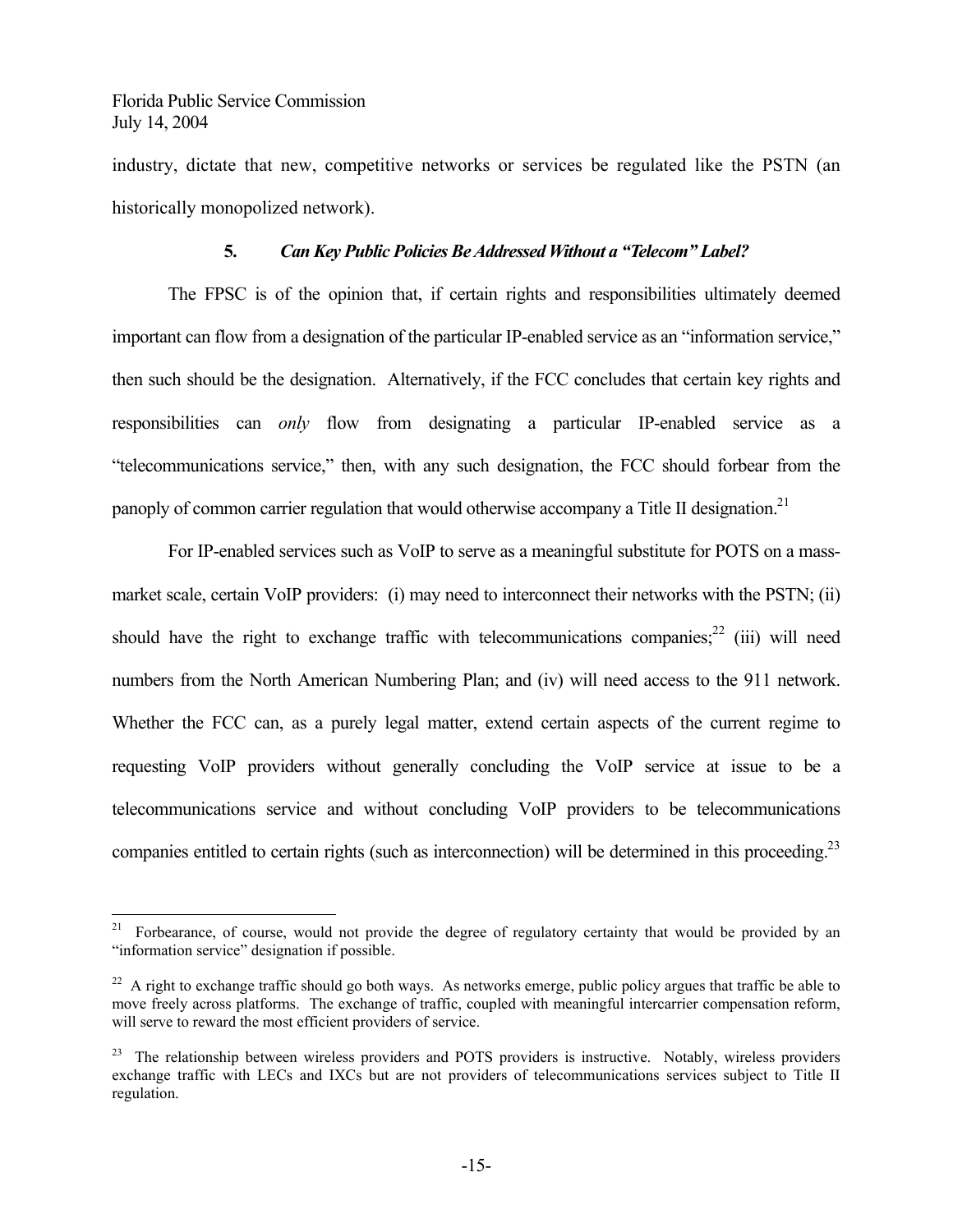Such a determination will require a thorough review of the 1996 Act, the applicable rules and agency precedents.

The FPSC recognizes that Section 4(i) of the 1934 Act grants the FCC the ancillary jurisdiction under Title I to impose such regulations on information services as may be necessary to carry out its statutory responsibilities.<sup>24</sup> As such, the FPSC believes that the Commission has an ability to subject certain IP-enabled "information" services to certain regulations should a clear need exist.

FCC precedent further suggests that the Commission has (and has exercised) the authority to impose public policy obligations on services deemed to be information services. For example, the FCC, in its Disability Access Order, applied Section 255 (disability access) obligations to providers of information services.<sup>25</sup> To the extent that such obligations might ultimately be deemed applicable to IP-enabled services, then precedent such as the Disability Access Order rebuts, at least in part, the argument that services like VoIP *must* be deemed telecommunications services in order for key public policies to be met.

## **E. Case by Case Analyses**

An IP-enabled service such as VoIP does not refer to a single type of product or service. VoIP is commonly used to refer to software applications that work in conjunction with traditional PBX equipment or VoIP-specific equipment, to mimic the functionality of a PBX phone. VoIP can also refer to a "softphone" application that allows voice communications to be made solely over the Internet (i.e., without the use of any equipment other than the PC). VoIP can refer to the means of

1

 $^{24}$  47 U.S.C. §154(i).

<sup>&</sup>lt;sup>25</sup> In the Disability Access Order, 16 FCC Rcd 6417 (1999), the FCC imposed disability access obligations on providers of interactive menu services and voicemail. Both of these services are considered information services.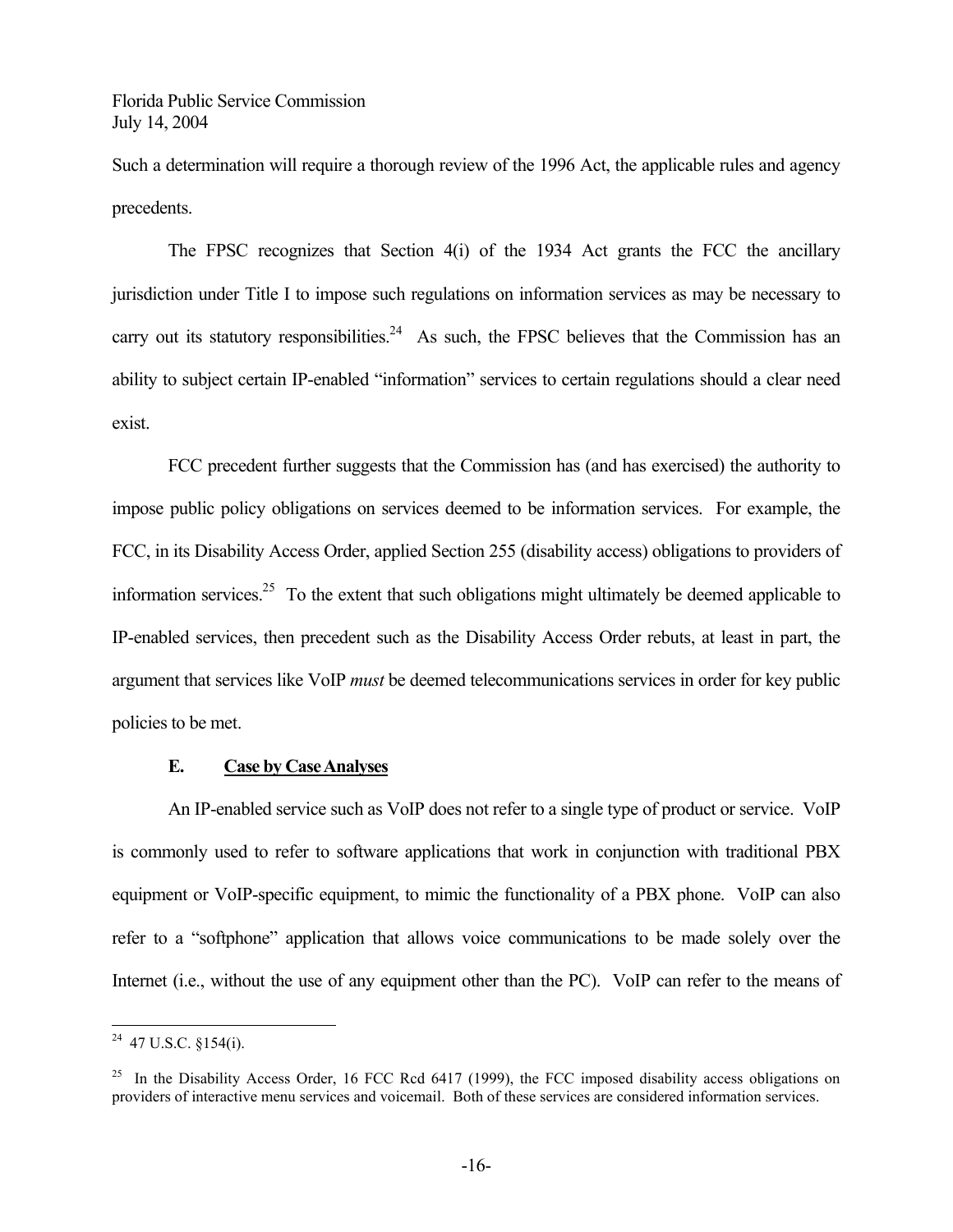transport (i.e., an alternate to frame relay or ATM) that a traditional phone company utilizes to transmit calls across its enterprise. Due to its enhanced functionality, VoIP is often used as the protocol within an entity's PBX network, making it an IP-PBX network.

IP-enabled services come in a variety of categories. Pulver.com's Free World DialUp is different than Vonage's provision of voice service over a broadband Internet connection. Both are different than AT&T's utilization of VoIP within its enterprise for the transport of calls. As such, at least until generally applicable rules can be (and are) crafted, any attempt to categorize the different categories of IP-enabled services (if deemed necessary) can, until such time as clear rules are developed, only rationally occur on a case-by-case basis.

#### **III. ECONOMIC REGULATION**

 $\overline{a}$ 

#### **A. No Economic Regulation**

The economic regulation to which many have become accustomed is not rational in the emerging IP-enabled communications market. In a competitive market, economic regulation is a clear disincentive to innovation. We firmly adhere to the basic principle of economics that economic regulation of competitive markets creates uncertainty that deters investment – investment in research and development, investment in new networks and platforms, and investments in enhancements to existing networks and platforms.

VoIP, for example, is part of an IP-enabled network that is being built out by robust competition. No one firm or provider dominates. There are no VoIP monopolies. As such, the economic regulation that served as a surrogate for competition in the monopoly telecommunications market of the past and that is still pervasive in the mandates of the Telecommunications Act of 1996,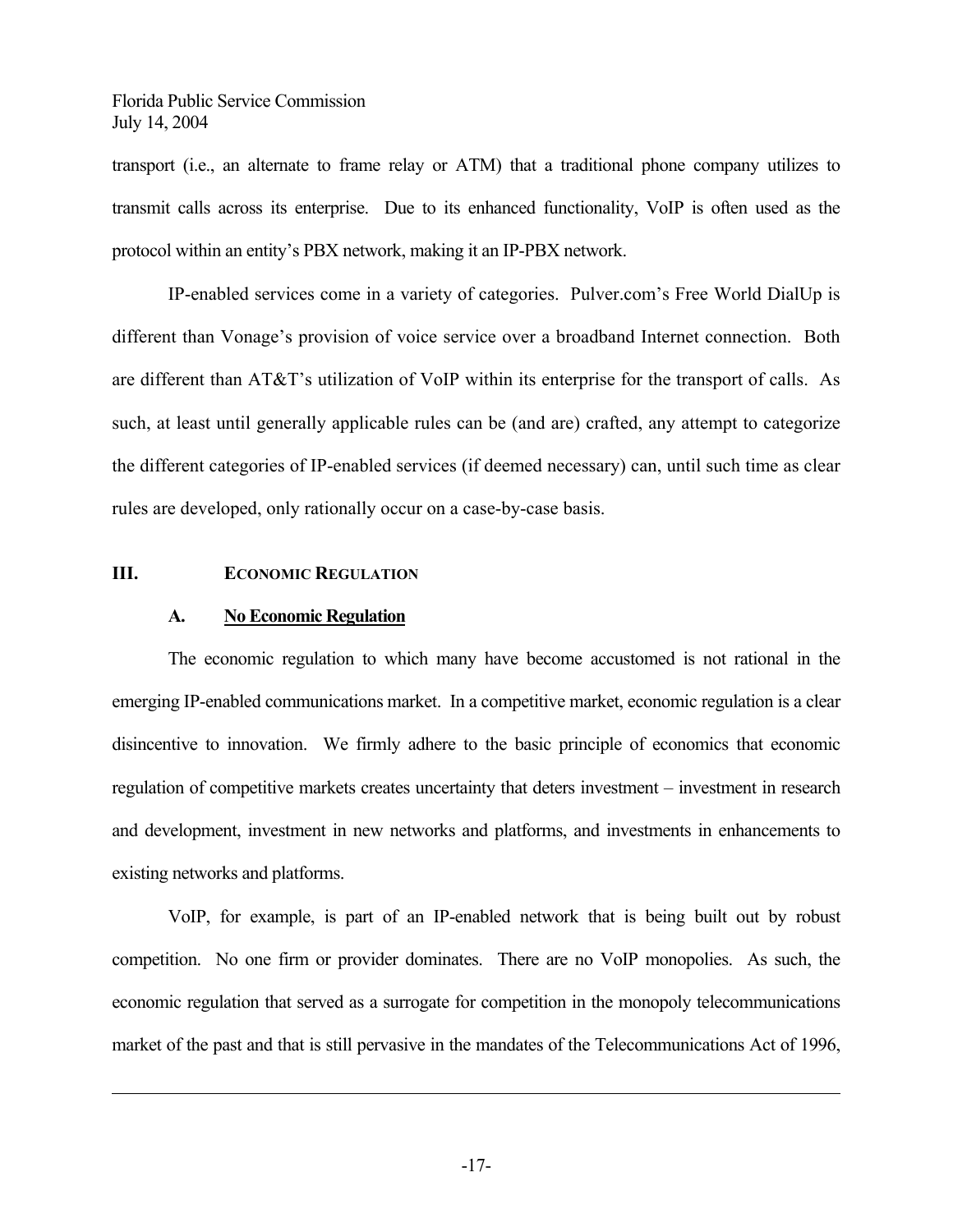<u>.</u>

has no role in the rapidly changing and fiercely competitive IP-enabled communications market. As such, providers of IP-enabled voice services should not be subject to rules designed to substitute for competition in historically monopolized wireline telecommunications markets.

#### **B. Intercarrier Compensation**

Intercarrier compensation is a critical issue with respect to VoIP. The current system, designed to recover a local telephone provider's costs of providing access to the PSTN to other carriers, is broken. Because IP-enabled voice traffic travels at least in part over an IP platform, VoIP challenges the current compensation regime. This NPRM presents a new opportunity to examine *and* modify the way wireline providers currently are compensated for use of their infrastructure.

## **1***. Intercarrier Compensation Rules Must Be Reformed*

Some argue that existing intercarrier compensation rules should not be reformed. The FPSC does not support this position.

In the near future, policymakers (and industry) will have to recognize *and address* the fact that the current intercarrier compensation scheme is a broken regulatory construct that addresses the high cost for some of maintaining their PSTN network infrastructure.<sup>26</sup>

Applying existing intercarrier compensation rules – old rules that arose in, and are the carry over of a regulated monopoly market – is not a sustainable long-term position. Such rules are not consistent with the broader goals of regulatory parity (*i.e.,* firms like Vonage have to bill and keep their costs) and robust competition among multiple platforms (*i.e.,* the market will not "reward" the most efficient producers so long as high cost providers may be receiving support via intercarrier

<sup>&</sup>lt;sup>26</sup> The broken intercarrier compensation regime is characterized by varying carrier-to-carrier payments that have no real relationship to the actual costs of providing service. The current regime is based on the physical endpoints of calls that traverse the PSTN.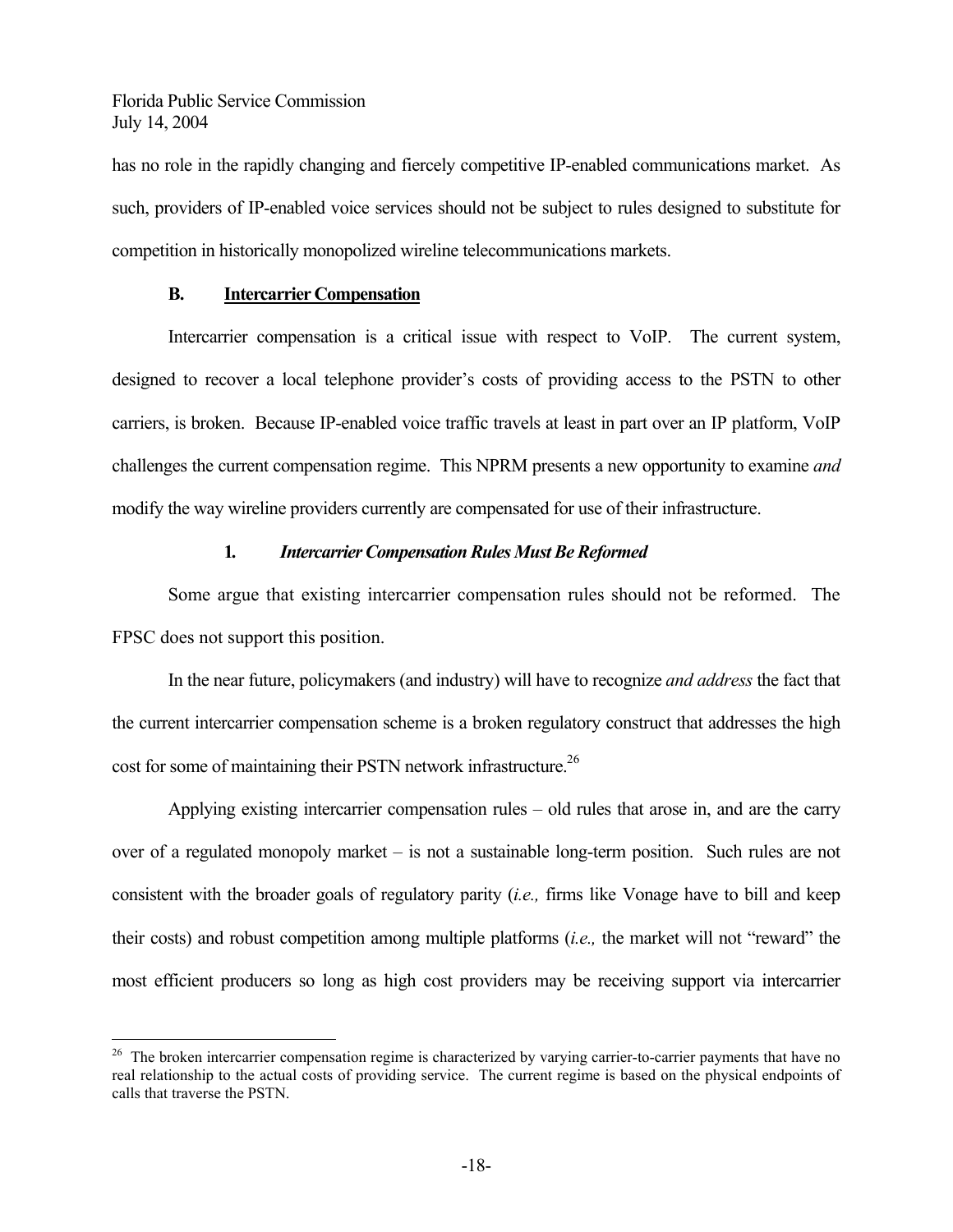<u>.</u>

compensation). Further, long-term application of current intercarrier compensation rules may negatively impact the PSTN, as carriers are motivated to move as much voice traffic as possible to other platforms (*e.g.,* cable, wireless, and the Internet).

As such, that the FCC not allow providers of IP-enabled voice service to ultimately become entrenched in an already fragile intercarrier compensation regime is critically important. Equally important, if not more so, the FCC must not allow states to fill a regulatory vacuum with a patchwork of differing classifications on VoIP providers with regard to paying access charges, universal service contributions, and other fees and charges.<sup>27</sup> Instead, policymakers need to find a broad long-term solution to the intercarrier compensation dilemma, both with regard to some proper category for IPenabled voice services and traditional telephone service providers.

#### **2.** *Intercarrier Compensation Rules Apply – Accept for the Near Term*

Others argue that voice traffic (whether traditional telephony, wireless, or IP-enabled) that originates or terminates on the PSTN is subject to the existing intercarrier compensation rules. As discussed below, the FPSC supports this position in the near term. Our support for this position is based upon the notion of regulatory parity (*i.e.*, competitors like wireless and VoIP ought to be treated similarly)<sup>28</sup> and basic notions of fairness *(i.e.,* for better or worse, the rules are on the books and entitle network owners to compensation).

The entry of new providers and new types of providers is an opportunity for reform of rules, but, in the meantime, rules regarding intercarrier compensation are on the books. To the extent access charges apply to certain traffic that originates or terminates on the PSTN, such charges should only

 $^{27}$  If the industry is unable to reach consensus in the near term, the FCC should proceed with its own resolution.

<sup>&</sup>lt;sup>28</sup> Our endorsement of this position should not be construed as an endorsement of the existing intercarrier compensation rules, which we steadfastly believe are in dire need of reform.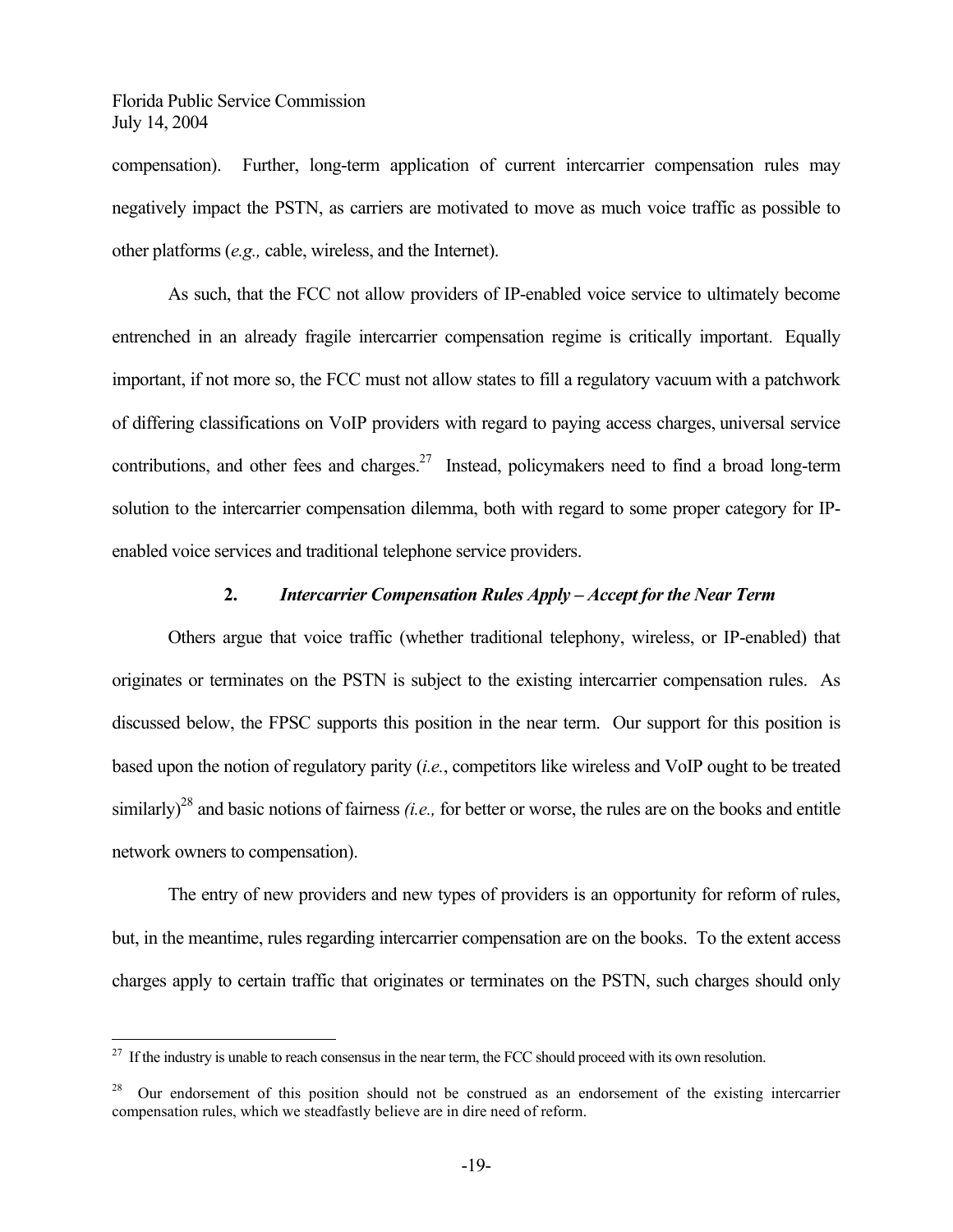apply to VoIP calls where the PSTN is accessed (but only to the extent accessed). Intercarrier compensation rules should only apply to that portion of a VoIP call that actually relies upon the switched network. We suggest a simple but-for test. If a VoIP call could *not* be made *but for* access to the PSTN, then the VoIP provider would be subject to access charges under this approach.

Regulatory parity argues for treating wireless providers and VoIP providers similarly. Wireless long distance calls that touch the PSTN pay access charges to the appropriate LEC whose PSTN facilities were used to route the call to and from the IXC POPs. On balance, the FPSC is of the opinion that the owner of a network is entitled to compensation for the use of that network. We see no compelling reason to treat VoIP providers differently than wireless providers.

The FPSC agrees that the Commission should not extend the intercarrier compensation regime to IP application providers where such applications may merely be carried over the PSTN and an obligation already exists on the part of the underlying transmission provider (*i.e.,* a CLEC who has contracted with a VoIP provider for termination of calls on the PSTN) to make applicable compensation payments.

#### **3.** *A Managed Transition?*

We recognize, and do not disagree with, the general proposition that exempting IPenabled services such as VoIP from a flawed compensation regime would likely encourage the stakeholders to commercially negotiate intercarrier compensation reform. For the reasons set forth in the preceding subsection, the FPSC favors enforcement of the rules (albeit not very good ones), until such rules are amended.

That said, one option the FCC might consider is, early on in this proceeding, establishing a date certain by which existing intercarrier compensation rules will *not* apply to IP-enabled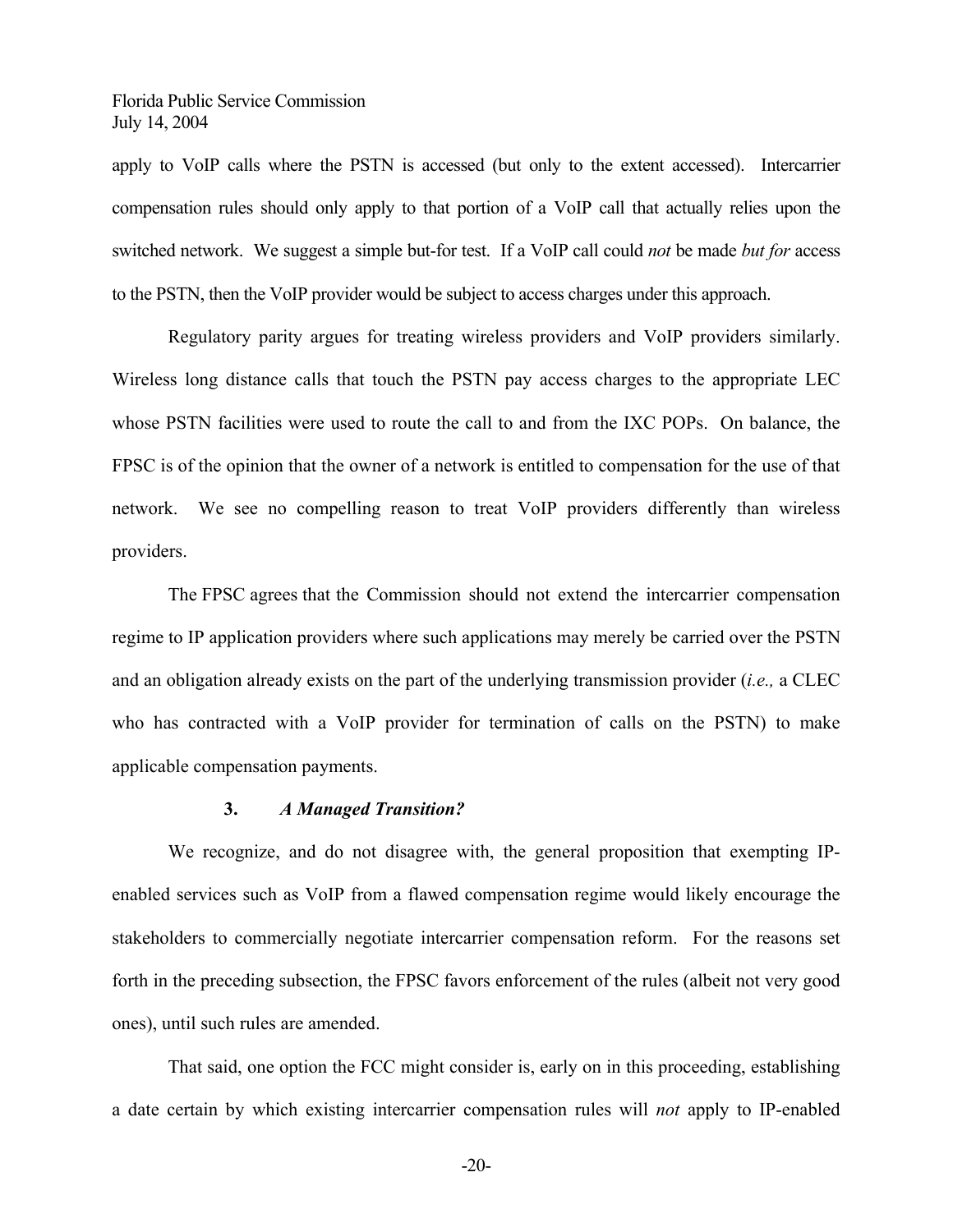services that may touch the PSTN. If at the date certain, intercarrier compensation reform has occurred, then all is well. If reform has not occurred, the FCC might, for example, consider "quarantining" the flawed intercarrier compensation to purely POTS to POTS traffic and imposing a bill-and-keep system on all other traffic. Some type of managed transition would both reflect a respect for the existing rules while encouraging the beneficiaries of a flawed intercarrier compensation regime to negotiate.

## **IV.** PUBLIC POLICY REGULATION<sup>29</sup>

 $\overline{a}$ 

The public policy goals set forth herein should not be dependent upon regulatory constructs or forced classifications. For example, 911 objectives are no less important if we are talking about pure IP-enabled communications, such as users having voice communications purely over cable modem service, as opposed to communications purely over the PSTN or purely over a wireless network. As such, whether the ultimate regulatory outcome is to label a particular IP-enabled voice service a telecommunications service, an information service, or something else, the FPSC believes that the public policy objectives set forth herein should be presumed applicable, $30$  subject to the development of clear rules governing how and when the objectives are to be met.

The FPSC respectfully suggests that the FCC should not simply mandate the application of legacy public policy regulation to IP-enabled services. Rather, the FCC should provide a "safe harbor" – a transition period of a reasonable duration so that feasible, technologically sound standards and approaches can be developed. Social regulation relating to the PSTN and providers of wireline

 $29$  The public policy goals addressed herein may not, of course, be exhaustive. As the national dialog on this issue continues, other public policy objectives will likely be addressed.

 $30\,$  In certain cases, the "presumption" will clearly be rebutted, based on the facts and circumstances of a particular case. For example, it cannot credibly be argued, at this point in time, that Skype subscribers (any more than users of Microsoft's NetMeeting software in the past) should be subjected to 911 or USF obligations.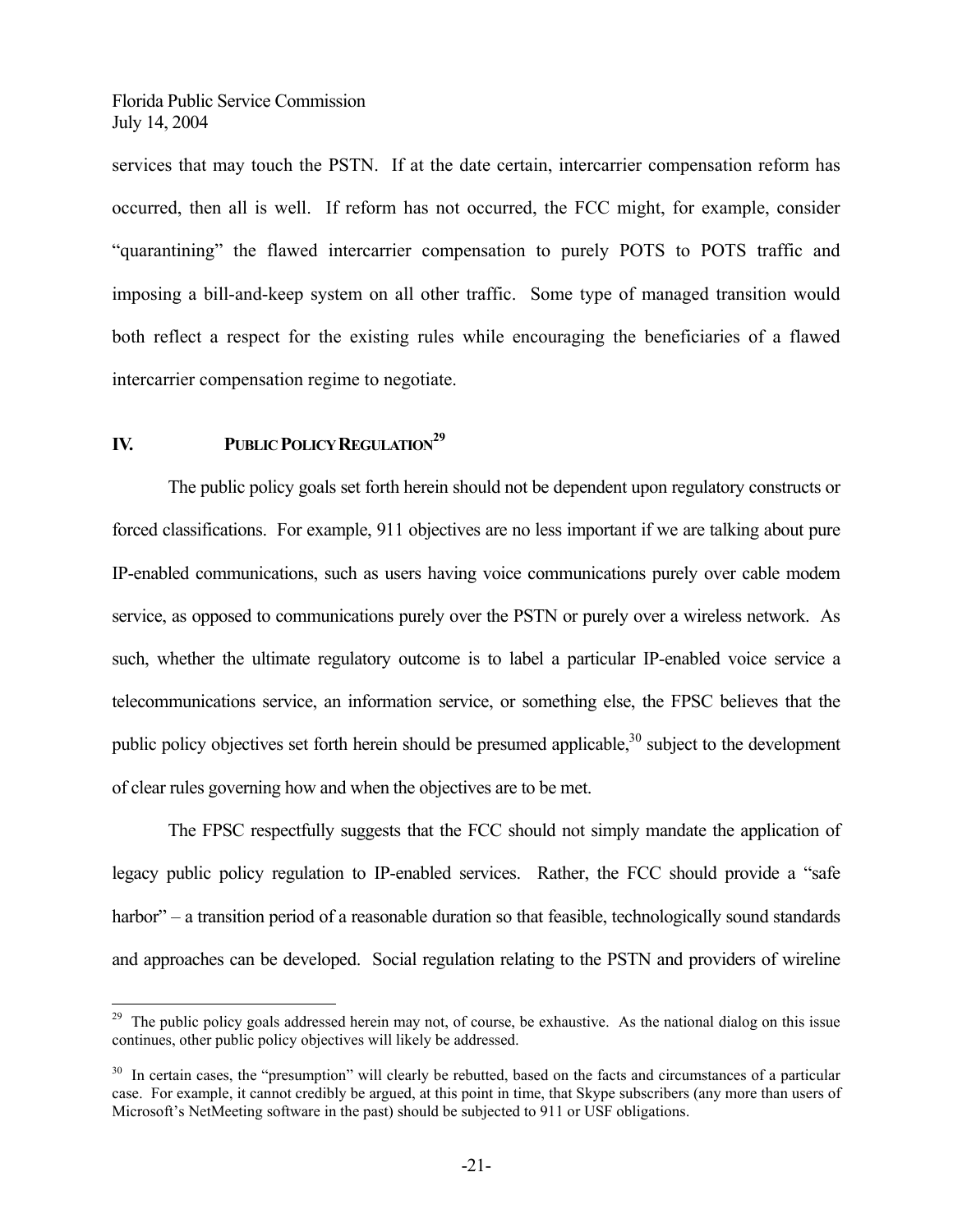telephony developed over decades. Automatic application of such regulations without a transition period would not be reasonable.

## **A. E911**

 $\overline{a}$ 

Consumers want 911 services, and public safety and welfare goals argue compellingly for a ubiquitous 911 network. While market forces are resulting in the voluntary provision of 911/E911 services by some, the importance of a ubiquitous 911/E911 argues, as in the case of the wireless 911/E911 policy, for an umbrella national policy.

Clearly, the FCC should have primary responsibility for establishing a 911/E911 policy relating to IP-enabled services. We are firmly of the view that a national policy on this is far better to a patchwork of state policies attempting to address  $911/E911$  issues.<sup>31</sup> We are also of the view that the interstate nature of IP-enabled services calls for a national approach (again, as in the case of wireless). As such, in the appropriate proceeding, the FCC should assert exclusive federal jurisdiction over the development of a national policy. The states, as they do now, will continue to play a critical role in the implementation of that policy.

In exercising its jurisdiction to oversee the evolution of the country's national 911 infrastructure, we respectfully suggest that the FCC do so with the following principles in mind:

1. *The FCC should afford industry a reasonable time and opportunity to develop standards*. Public safety regulation to be applied to IP-enabled services (and to yet unknown platforms) should allow a reasonable opportunity for providers to develop and implement

 $31$  A patchwork of state approaches would likely delay the implementation of a reliable, national 911/E911 network. That the FCC has exclusive jurisdiction over the issue does not suggest that states cannot or should not provide meaningful input. For example, a state in which IP-enabled voice service is increasingly provided may have 911/E911 "best practices" that could be considered in the development of a national policy.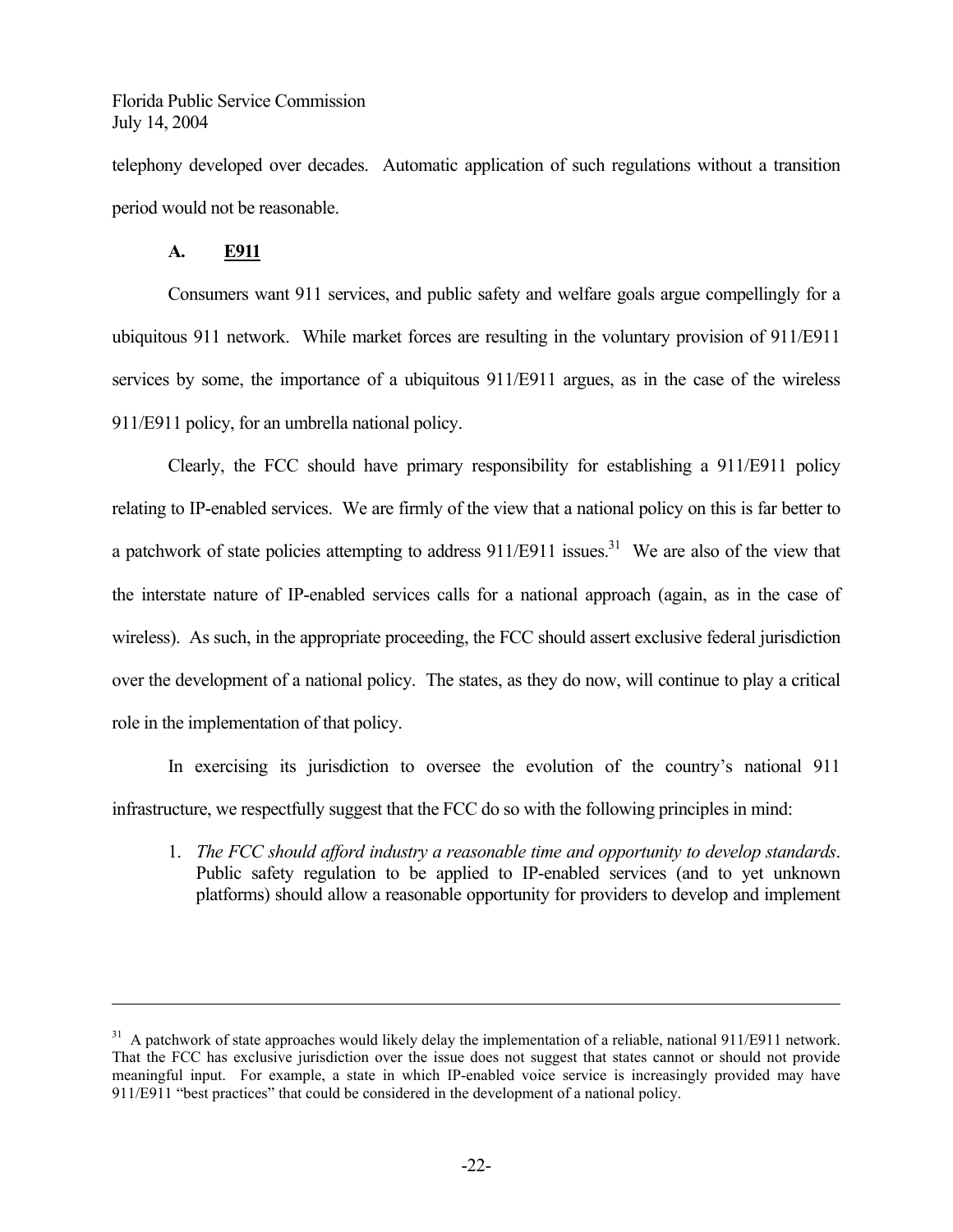> solutions (such as providing necessary information to the 911 answering point so that the consumer can be located). $32$

- 2. *Those utilizing the 911 system should support the 911 system.* IP-enabled voice providers that transfer calls to the 911 system should bear their "fair share" of maintaining the 911 system. Regulatory parity argues that those who use the system should, regardless of the platform used, support the system.
- 3. *Shared Responsibility*. IP-enabled voice providers have a responsibility to fully inform consumers. Consumers, likewise, have a duty to educate themselves and understand that their use of a competitive, emerging voice service may have a very different 911 functionality than their plain old telephone service.

The transition from a predominantly circuit-switched based 911 infrastructure, one that has evolved

over decades, to an IP-enabled infrastructure will not occur overnight. The principles enumerated above will, we believe, provide for a manageable transition.

# **B. Universal Service <sup>33</sup>**

 $\overline{a}$ 

Universal service issues cannot be easily resolved. On the one hand, nascent technologies should not be burdened with old taxes. On the other hand, the country has established universal service policies that require funding. As consumers substitute new services for old, not subjecting those substitutes to universal service fund obligations picks winners and losers. How a competitive market – one that involves networks beyond the PSTN and wireless networks and participants other

<sup>&</sup>lt;sup>32</sup> For example, as the National Emergency Number Association testified at the FCC's December 2003 forum on VoIP, voluntary efforts are underway (and have been for some time) to develop an IP-enabled 911 system for the country.

<sup>&</sup>lt;sup>33</sup> The relationship between universal service and whether or not interstate IP-enabled services may ultimately be deemed subject to universal service funding obligations presents complexities that are not easily resolved. Universal service rights and responsibilities have arisen in a market that could, at least historically, be divided into intrastate and interstate components. Extension of USF obligations to the wireless industry, an inherently interstate industry, has challenged the model. The emergence of IP-enabled voice services further challenges the model. That IP-enabled services are primarily interstate in nature raises the thorny issue of what authority, if any, will rest with those states that may have state-specific USF programs (or states like Florida that have the statutory authority to oversee a state USF plan). The FPSC acknowledges that it will be necessary to determine whether both interstate and intrastate USF mechanisms should apply to IP-enabled services.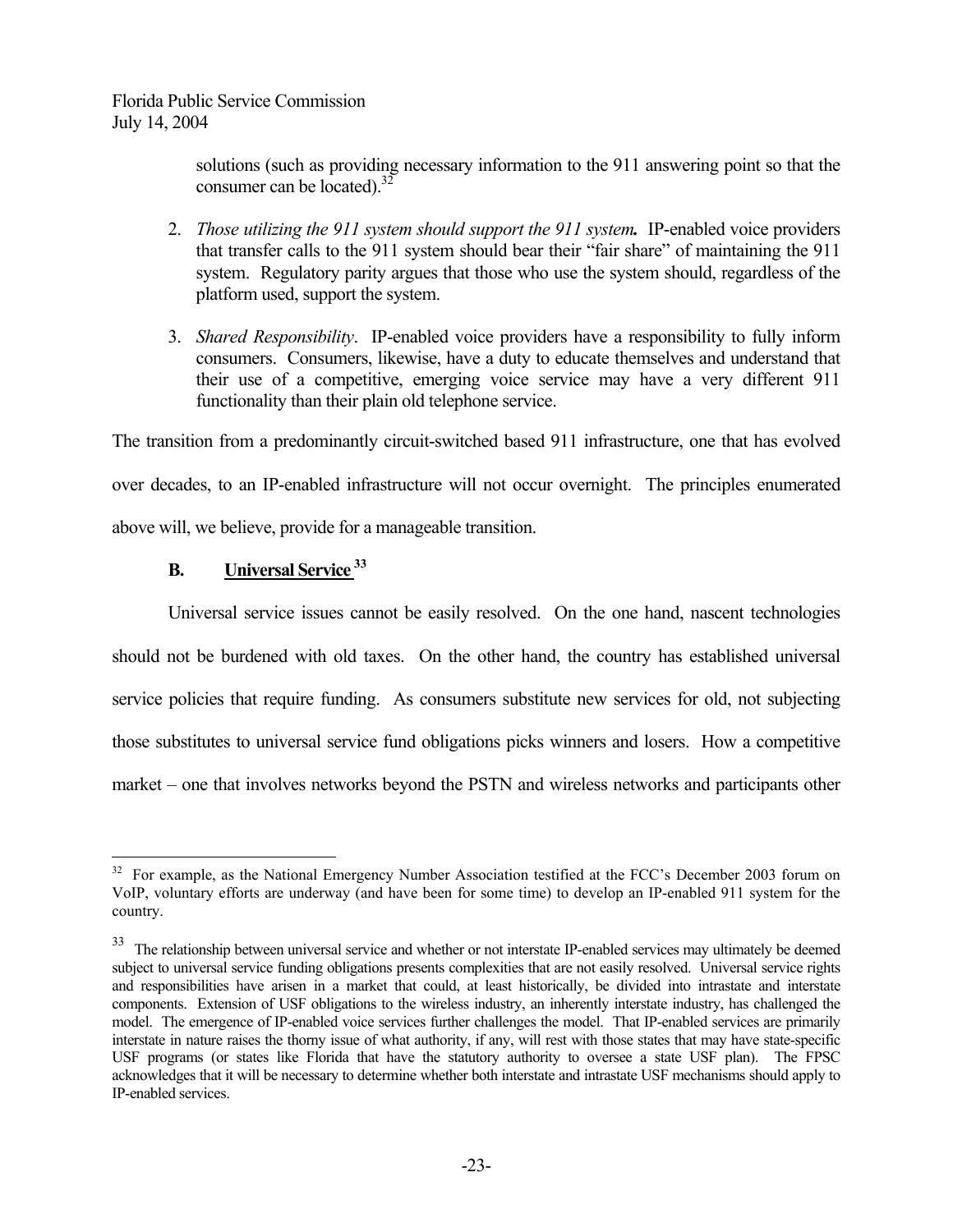than ILECs, CLECs, and wireless carriers – should impact the nation's universal service business plan

must be addressed.<sup>34</sup>

 $\overline{a}$ 

The FPSC agrees with the FCC and others that the universal service plan and fund is in need

of reform. An increasingly competitive and diversified communications landscape requires that a host

of fundamental questions be addressed. These questions include:

- What should be the role of the Universal Service Fund in the  $21<sup>st</sup>$  Century? To ensure some minimal level of service for certain categories of consumers? To support highercost providers? To promote competition?
- How can policymakers ensure revenue neutrality as new firms enter the market? Presumably, the goal is not an ever-increasing fund but, rather, a reallocation of costs across the changing pool of participants.
- What should be the relationship between an increasingly competitive communications market and the USF? Should it decline in size as competition increases and new providers enter the market?
- When should a new provider be subject to USF obligations? A nascent technology with a 1% share of the market for voice service is likely far less able to withstand a USF burden than is a provider with a 20% share of the voice market and an established network.
- If a provider could serve a rural area without a USF subsidy, is a subsidy needed in the first instance? Where competing platforms exist, and certain providers could price compete without a subsidy, what is the role of a subsidy?

While easy answers to these questions do not exist, policymakers must continue to address such

questions as the communications market continues to evolve.

In the meantime, the FPSC respectfully suggests that any extension of USF obligations to IP-

enabled voice services ought to reflect the following guiding principles. First, *expansive regulation is* 

*not required.* IP-enabled voice service (like wireless service) does not have to be subjected to the full

<sup>&</sup>lt;sup>34</sup> Given the existence of multiple platforms for carrying voice traffic, replacing the current funding mechanism with a more technology neutral funding mechanism (such as a numbers-based system) is critical.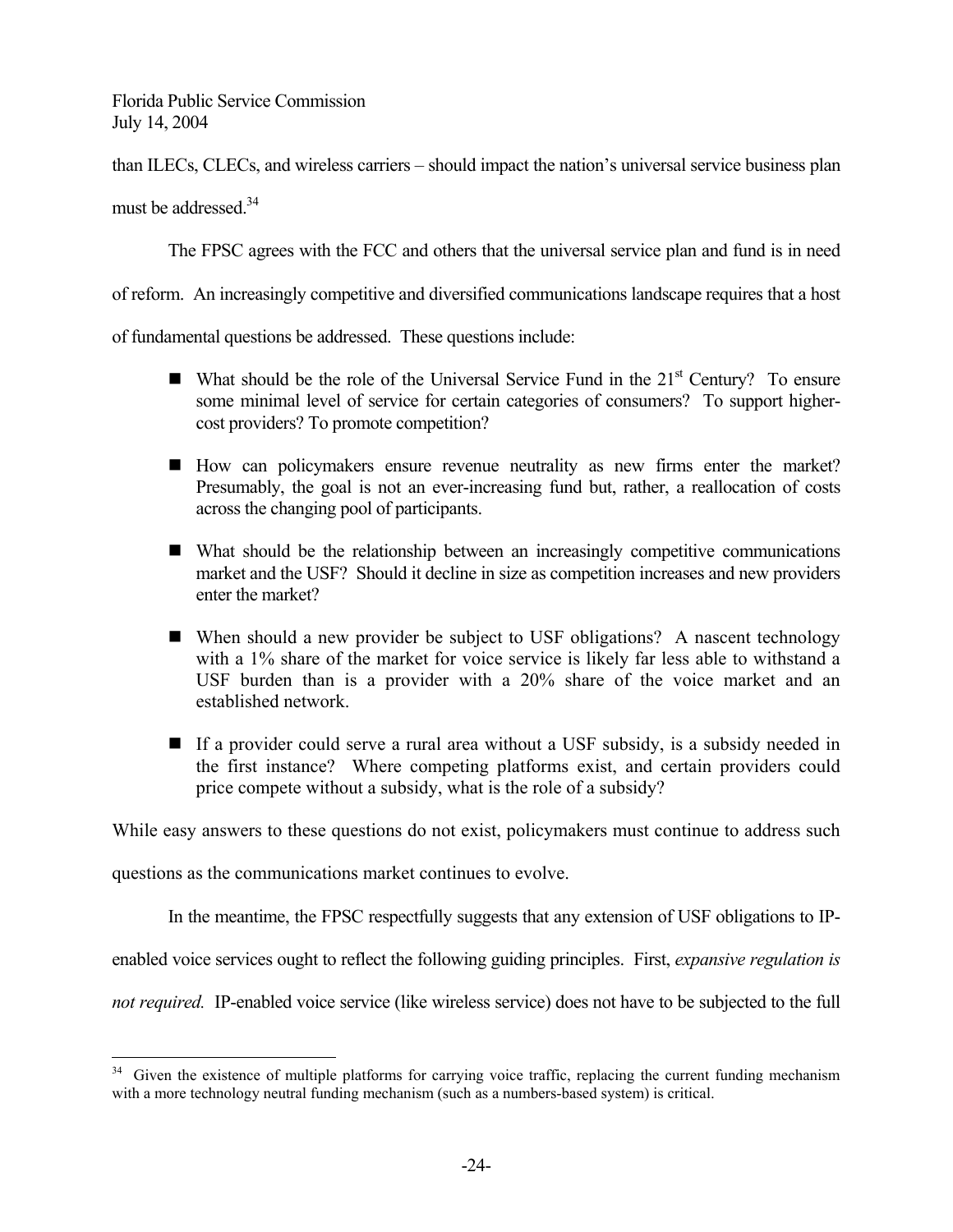range of common carrier/telecom regulation in order to require VoIP providers to contribute to the USF. Second, any extension of USF obligations to VoIP providers (or others) ought to be *revenue neutral.* Any extension of the program should *not* constitute simply new/additional revenue or a new/additional tax. Instead, it should reflect a reallocation of an existing financial burden amongst some group of similarly situated competitors. Third, any extension of obligations ought to reflect the notion of *regulatory parity.* Those who make contributions ought to be considered for distributions.

## **C. Access to Services by Those With Disabilities**

As the IP-enabled market continues to emerge, market forces will likely result in enhanced communications choices for persons with disabilities. For example, "Softphones are highly compatible with assistive technologies. Some softphones have their own screen reading capability. Hard of hearing users can select audio output devices and adjust them for optimal use."<sup>35</sup> As another example, the Federation of the Blind uses IP-enabled voice services to provide users with an interactive free newspaper reading service.<sup>36</sup> These are but two examples of how IP-enabled services, in comparison to traditional voice service over the PSTN, may be much more responsive to the needs of consumers with sensory challenges.

The above is an example of where the need for regulation may not arise in the first instance. In those cases where access to IP-enabled services cannot be adequately addressed by market forces,  $37$  mandated access ought to reflect the following principles. First, any regime of mandated access should set goals that are technology neutral. Second, the FCC should allow

1

<sup>35</sup> *See* http://www.inclusive.com/trng/voip/facets.htm.

<sup>36</sup> www.nfb.org/newsline1/htm.

<sup>&</sup>lt;sup>37</sup> New technologies are typically deployed/utilized differentially across different demographic groups. Certain technologies, such as softphones may be more readily adaptable to certain communities of users than other technologies.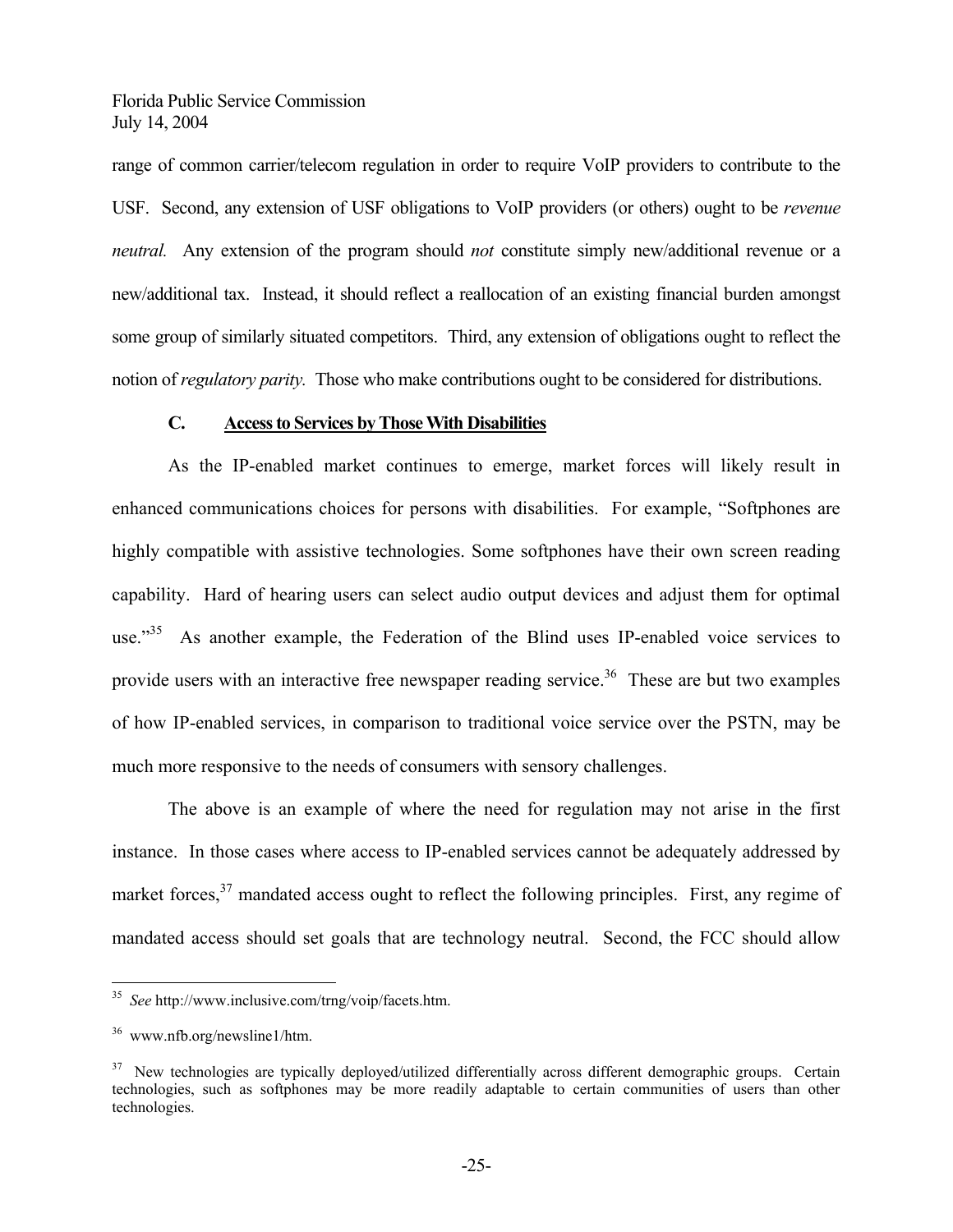affected service providers the time and the flexibility – a reasonable "safe harbor" – in order to develop solutions to any applicable access requirements. As with other social policies at issue, the existing access regime addressed by Section 255 of the 1996 Act is concerned primarily with Telecommunications Relay Service systems at the state and federal level. Third, and perhaps most important, clear rules for determining the universe of IP-enabled communications services (both existing and future services) are required. 38

## **D. CALEA**

<u>.</u>

The FPSC's comments on CALEA requirements are subject to more in-depth commentary in response to the anticipated NPRM from the FCC regarding CALEA. For purposes of these comments, the FPSC supports the following preliminary principle. While CALEA and other security regulations should, like all public policy, be balanced against the economic impact on those subject to the regulations, public safety and welfare concerns argue for subjecting providers of IP-enabled communications services to law enforcement and CALEA requirements equivalent to those imposed on a traditional telecommunications providers. Completely exempting VoIP providers, for example, from laws designed to protect our homeland could provide a dangerous loophole to the nation's legitimate security concerns.

This general position statement is subject to several caveats. First, we recognize that not every single type of IP-enabled voice communication may be subject to interception or surveillance. For

<sup>&</sup>lt;sup>38</sup> An "easy" rule might be one that holds, for example, "A Local Exchange Company currently subject to Section 255 of the 1996 Act may not avoid its existing obligations to make services available to disabled persons by virtue of providing service via an IP network rather than the PSTN." More difficult to articulate would be a rule that defines how existing access obligations – which have come about primarily in the context of a regulated wireline telephone market – apply to new categories of providers that are providing IP-enabled services.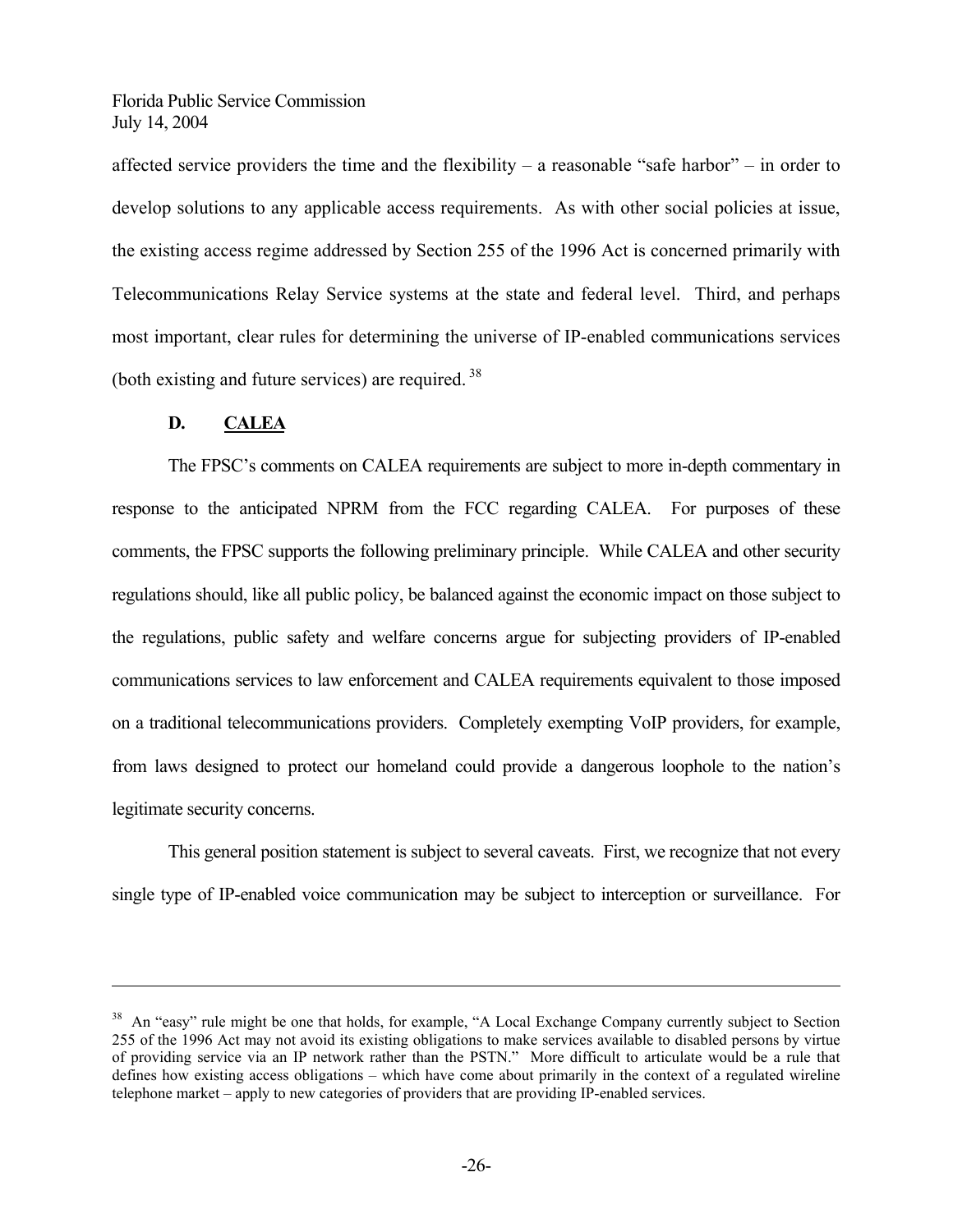example, it may be that  $\text{Skype}^{39}$  users can communicate PC to PC without having those voice communications intercepted. Second, CALEA requirements, as with the other public policy objectives, should not be dependent on regulatory constructs such as whether a service is an information or telecommunications service. CALEA requirements ought to, to the extent technologically feasible, apply to mainstream voice communications. Third, IP-enabled voice providers ought to be provided the time and the flexibility – a reasonable "safe harbor" – in order to develop solutions to CALEA requirements.

Law enforcement requirements have evolved over decades and have been primarily concerned with communications over the PSTN (and more recently wireless networks). The different varieties of VoIP may call for different technological responses and flexibility on the part of both providers and government law enforcement agencies.

#### **E. Consumer Protections**

 $\overline{a}$ 

As competitive choices emerge, the market will become increasingly effective in addressing consumer issues. If a customer is dissatisfied with a product or service, such as VoIP service provided over cable modem service, the customer may switch services. If some batch of customers is dissatisfied, Economics 101 teaches that the service provider will either have to address legitimate concerns or face hurdles in acquiring or retaining customers.<sup>40</sup> Further, existing federal and state generic consumer protection laws should be sufficient to address the vast majority of consumer concerns. Absent a compelling need to initiate a rule to address a VoIP-specific consumer issue, the competitive market should provide adequate protection, as is

<sup>&</sup>lt;sup>39</sup> Skype is a company that enables users with its software and an equipped computer to send and receive voice communications over the Internet (currently, for free). www.skype.com.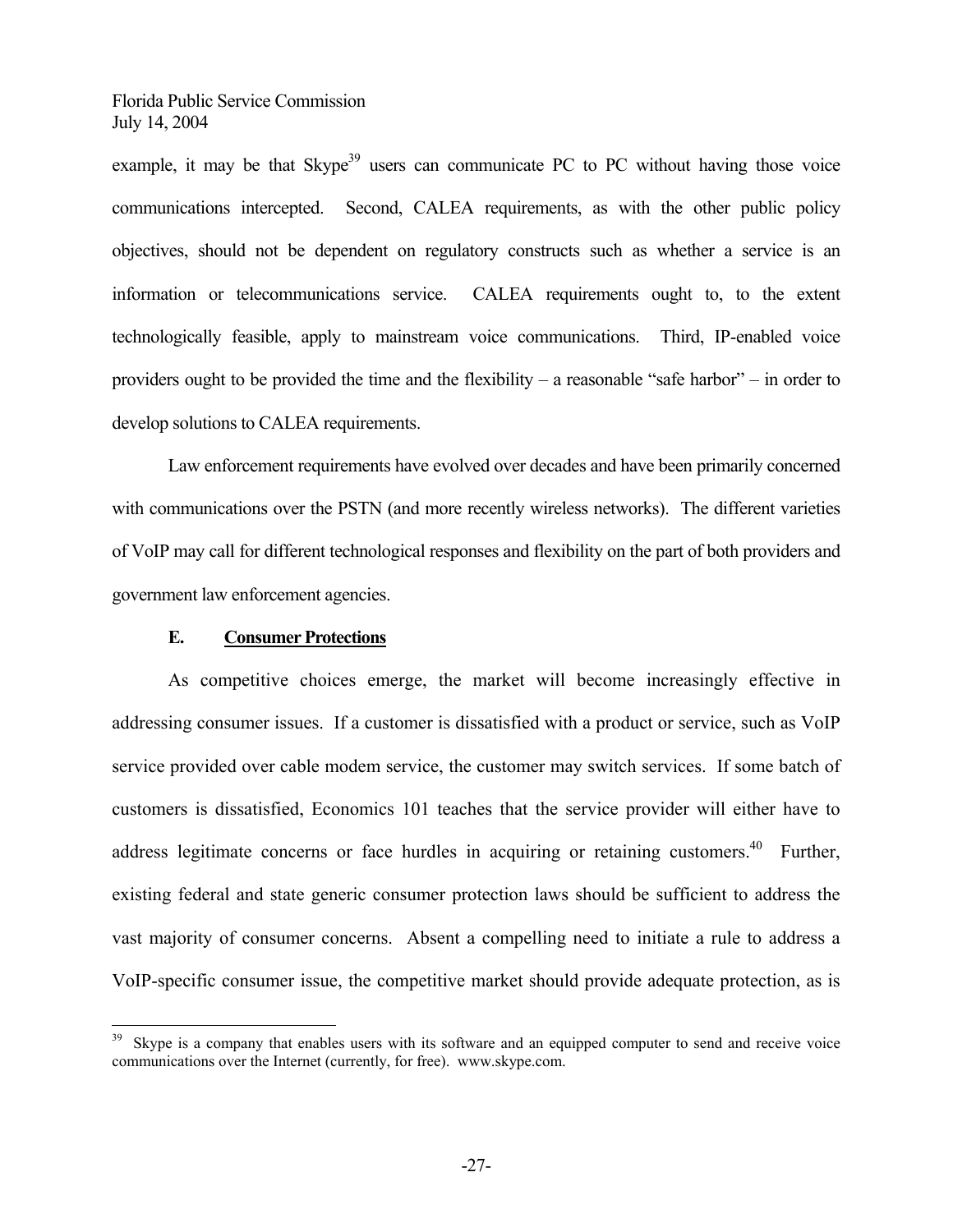the case in the highly competitive and highly successful wireless industry. As such, the FPSC sees no reason at this point in time for Title II consumer protection obligations to be imposed upon a nascent and rapidly evolving industry.<sup>41</sup>

While the FPSC is opposed in principle, based both on its legislative mandate and on basic economic principles, to imposing unnecessary regulatory burdens on an emerging IP industry, one in which the market will be increasingly effective in policing business practices, we would support, for example, VoIP providers voluntarily providing contact information and escalation lists to the federal and state agencies that are likely to receive consumer complaints about VoIP service regardless of an agency's jurisdiction over such providers. This approach is aimed at getting consumers in touch with those in the company that can provide timely assistance in getting the consumers' concerns resolved. This approach has worked well in Florida with respect to consumer complaints regarding wireless service, which is specifically excluded from the FPSC's jurisdiction.

## **V. CONCLUSION**

As set forth herein, the FPSC respectfully requests that the FCC: (a) conclude IP-enabled services to be interstate in nature; (b) assert its exclusive jurisdiction over interstate communications; (c) establish a national policy, deregulatory in nature, to govern those IPenabled services within the Commission's jurisdiction; (d) not subject IP-enabled services to economic regulation; and (e) only subject IP-enabled services within its jurisdiction to public

<sup>&</sup>lt;sup>40</sup> In a competitive market, VoIP providers will have to avoid deceptive billing practices, slamming, and other issues in order to acquire or keep its customers.

<sup>&</sup>lt;sup>41</sup> The FPSC respectfully suggests that the FCC not assume that the provision of VoIP service in a competitive market will raise unique consumer protection issues that can only be addressed by Title II obligations. Rather, we believe the prudent course is to allow the market to evolve and apply Title II-type consumer protection regulation legislation *only* if the facts call for such.